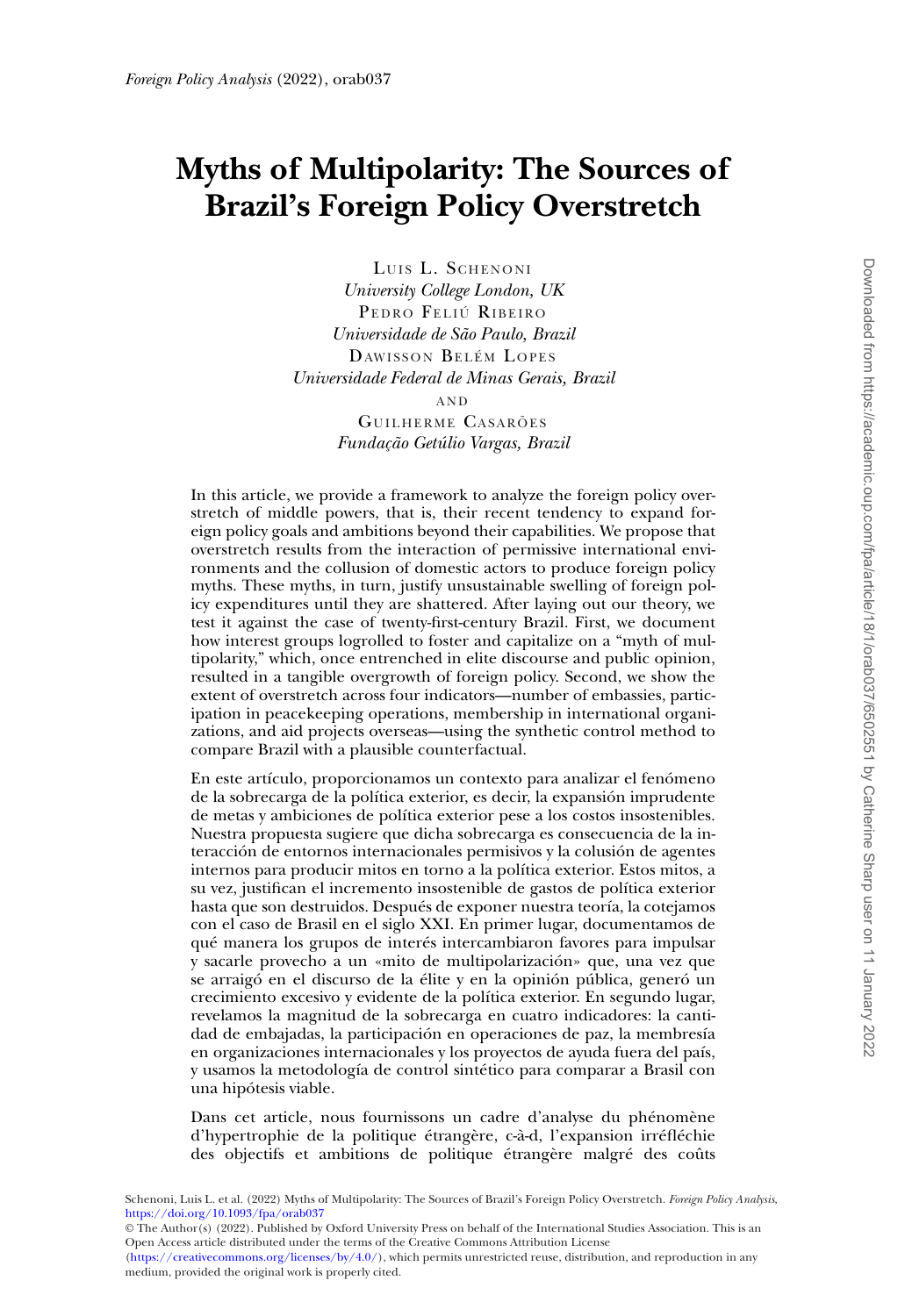insoutenables. Nous proposons l'idée que cette hypertrophie résulte de l'interaction d'environnements internationaux permissifs et de la collusion d'acteurs nationaux qui produisent des mythes de politique étrangère. Ces mythes justifient à leur tour le gonflement insoutenable des dépenses de politique étrangère qui finissent par exploser. Après avoir présenté notre théorie, nous la mettons à l'épreuve face au cas du Brésil du 21e siècle. Nous commençons par documenter la manière dont des groupes d'intérêt se sont livrés à un échange de faveurs (logrolling) pour promouvoir et capitaliser sur un « mythe de la multipolarité » qui, une fois enraciné dans le discours des élites et dans l'opinion publique, a entraîné un développement démesuré tangible de la politique étrangère. Puis, nous montrons l'ampleur de l'hypertrophie de la politique étrangère en nous basant sur quatre indicateurs—nombre d'ambassades, participation aux opérations de maintien de la paix, adhésion aux organisations internationales et projets d'aide à l'étranger—et en employant la méthode de contrôle synthétique pour comparer le Brésil à un contrefactuel plausible.

#### **Introduction**

In the last decade or so, polarization between China and the United States has raised the costs of international activism by other powers and quelled former illusions of multipolarity. This resulted in a particularly hard blow for states who envisioned a qualitative jump in their participation in world affairs and were highly invested in achieving this goal. For aspiring great powers such as Brazil, Russia, South Africa, or Turkey, for example, this quest for international status led to the overstepping of international boundaries—for example, territorial, legal, and normative and serious financial strain, which contributed to costly economic and political crises.

Brazil is a case in point. Although once considered a paradigm of how to go global in the twenty-first century [\(Carranza 2016\)](#page-20-0), the second worst recession in history combined with a huge corruption scandal<sup>[1](#page-1-0)</sup> has demonstrated the tremendous costs of Brazilian grand-strategizing. Foreign investment and diplomatic activism provide two clear examples. On the one hand, cheap credit made available for public and

Luis L. Schenoni is an Assistant Professor of International Relations at the Department of Political Science, University College London, and Affiliated Professor at the Centro de Investigación y Docencia Económicas. He obtained a PhD in Political Science from the University of Notre Dame and was a Postdoctoral Researcher at the University of Konstanz. His research focuses on foreign policy analysis, international conflict, and state formation in Latin America and has been published in Foreign Policy Analysis, the American Journal of Political Science, International Studies Quarterly, and Security Studies, among others.

Pedro Feliú Ribeiro is an Assistant Professor of International Relations at the Institute of International Relations, University of São Paulo. He obtained a PhD in Political Science from the University of São Paulo. His research agenda covers foreign policy analysis, legislative studies, and bureaucratic politics and has been previously published in The Journal of Legislative Studies and Latin American Research Review.

Dawisson Belém Lopes is Associate Professor of International and Comparative Politics at the Federal University of Minas Gerais and a research fellow of the National Council for Technological and Scientific Development in Brazil. He was also Visiting Professor at the Catholic University of Louvain (2016). His articles were previously published in outlets such as Global Affairs, Cambridge Review of International Affairs, Bulletin of Latin American Research, and Latin American Politics and Society.

Guilherme Casarões is an Assistant Professor at the São Paulo Business School of Fundação Getulio Vargas and has been a visiting researcher at the University of Michigan. He has a PhD in Political Science from the University of São Paulo. His research focuses on foreign policy analysis, far-right politics, and religious nationalism in Latin America and has been published in Global Studies Quarterly, the Cambridge Review of International Affairs, and the Bulletin of Latin American Research.

<span id="page-1-0"></span><sup>&</sup>lt;sup>1</sup>This is a reference to Operation Car Wash, a massive criminal investigation inspired by Italy's Operation Mani Pulite (Clean Hands), which ended up putting dozens of prominent businessmen, notably from the civil construction sectors, and powerful politicians behind bars, including Brazil's former president Lula da Silva.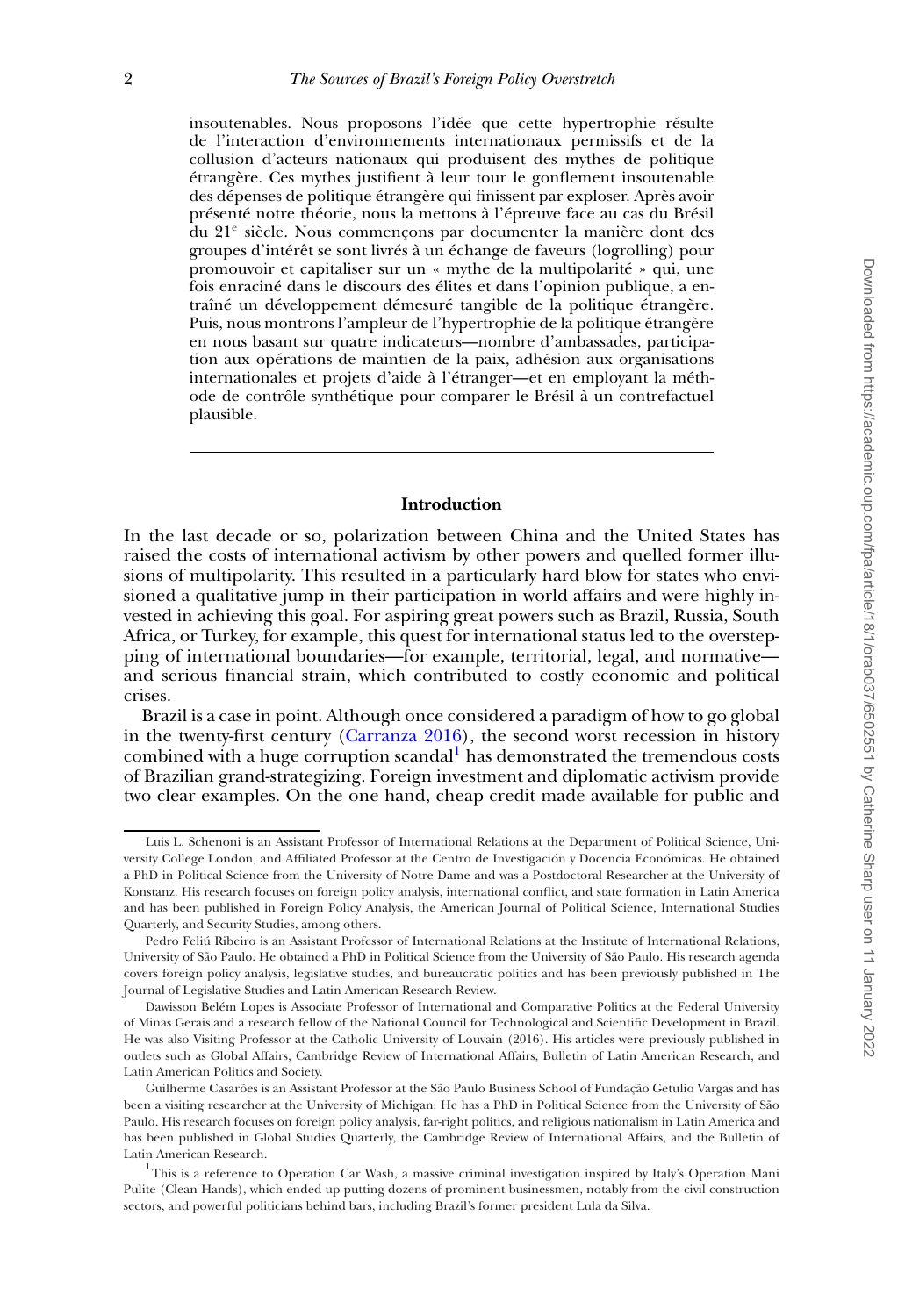private investment abroad led to a surge in public deficit and widespread corruption, involving at least sixteen Brazilian companies and their activities in forty-nine countries. On the other hand, in order to provide political backing for this expansion, Brazil increased its participation in development projects abroad by 1,000 percent and opened forty-eight new embassies—approximately one-third of its current total. Both policies proved fiscally unsustainable [\(Zanini 2017\)](#page-21-0). After 2013, credit for international investments plunged, as did the budget of the Ministry of External Relations (MRE). Embassies all over the world could not pay for basic services. $^{2}$  $^{2}$  $^{2}$  Diplomats had to go on strike to have their rent allowances paid, $^{3}$  $^{3}$  $^{3}$  and Brazil's debt with international organizations and tribunals left the country on the brink of suspension from numerous bodies.<sup>4</sup> These eye-opening events demonstrated the delusional nature of former Brazilian ambitions, and foreign policy retraction has [continued ever since \(](#page-20-3)[Cervo and Lessa 2014](#page-20-1)[;](#page-20-3) [Burges 2015;](#page-20-2) [Spektor 2016;](#page-21-1) Kalout and Degaut 2017; [Malamud 2017;](#page-21-2) [Casarões and Flemes 2019](#page-20-4)[;](#page-21-3) Schenoni and Leiva 2021).

In this article, we provide a framework to analyze the dynamics of what we call foreign policy overstretch defined as a situation in which the costs of a foreign policy strategy far outweigh both the available means to pursue them and any realistic calculation of expected benefits. Overstretch, we contend, can be pictured as the consequence of permissive international factors affecting all countries—for example, the Chinese-led commodity boom—combined with specific domestic dynamics where interest groups with vested interests in the expansion of foreign policy are able to coalesce and influence both the public opinion and the elites. In such contexts, political narratives are advanced to gather support for grandiose projects. These myths—for example, the idea of an impending multipolar structure where Brazil would play a major role—facilitate the capture of foreign policy making itself and end up causing overstretch. In short, when permissive international environments meet the domestic conditions for the creation of such myths, foreign policy overstretch can follow.

The rest of the article is organized in the following way. In the second section, we develop our theory of foreign policy overstretch drawing our inspiration from previous theories of overexpansion. In the third section, we turn back to Brazil and engage in a detailed analysis of how observational implications of our argument show up in this case, unveiling our proposed causal chain link by link. Finally, we devote the fourth section to measure the extent of overstretch in four indicators that were key to the expansionist coalition: number of embassies, participation in international organizations, contributions to peacekeeping operations, and foreign aid projects. We do so by applying the synthetic control method (SCM), a technique that allows us to compare Brazilian figures with a plausible counterfactual made out of a pool of countries that best matches Brazil along key predictors. Our conclusions close.

# **Theory: Foreign Policy Overstretch As Overexpansion**

The early years of the twenty-first century have been praised as the coming of age of emerging powers in world politics. Rather than just fast-growing economies with a blossoming middle class and an expanding consumer market, countries such as Brazil, Russia, South Africa, or Turkey have taken up an unprecedented role in

<span id="page-2-0"></span> $^2$ "Faltam luz e água em embaixadas brasileiras, dizem diplomatas." Folha de Sao Paulo, January 21, 2015.

<span id="page-2-2"></span><span id="page-2-1"></span><sup>3</sup> "Funcionários do Itamaraty ameaçam entrar em greve." *O Estado de Sao Paulo*, May 12, 2015.

<sup>4</sup> Such as the International Criminal Court, the United Nations, and related organizations like the International Labor Organization, the Food and Agriculture Organization, the International Atomic Energy Agency, and the World Health Organization. "Brasil perde direito de votar em Tribunal da ONU por falta de pagamento." *O Estado de Sao Paulo*, January 22, 2015.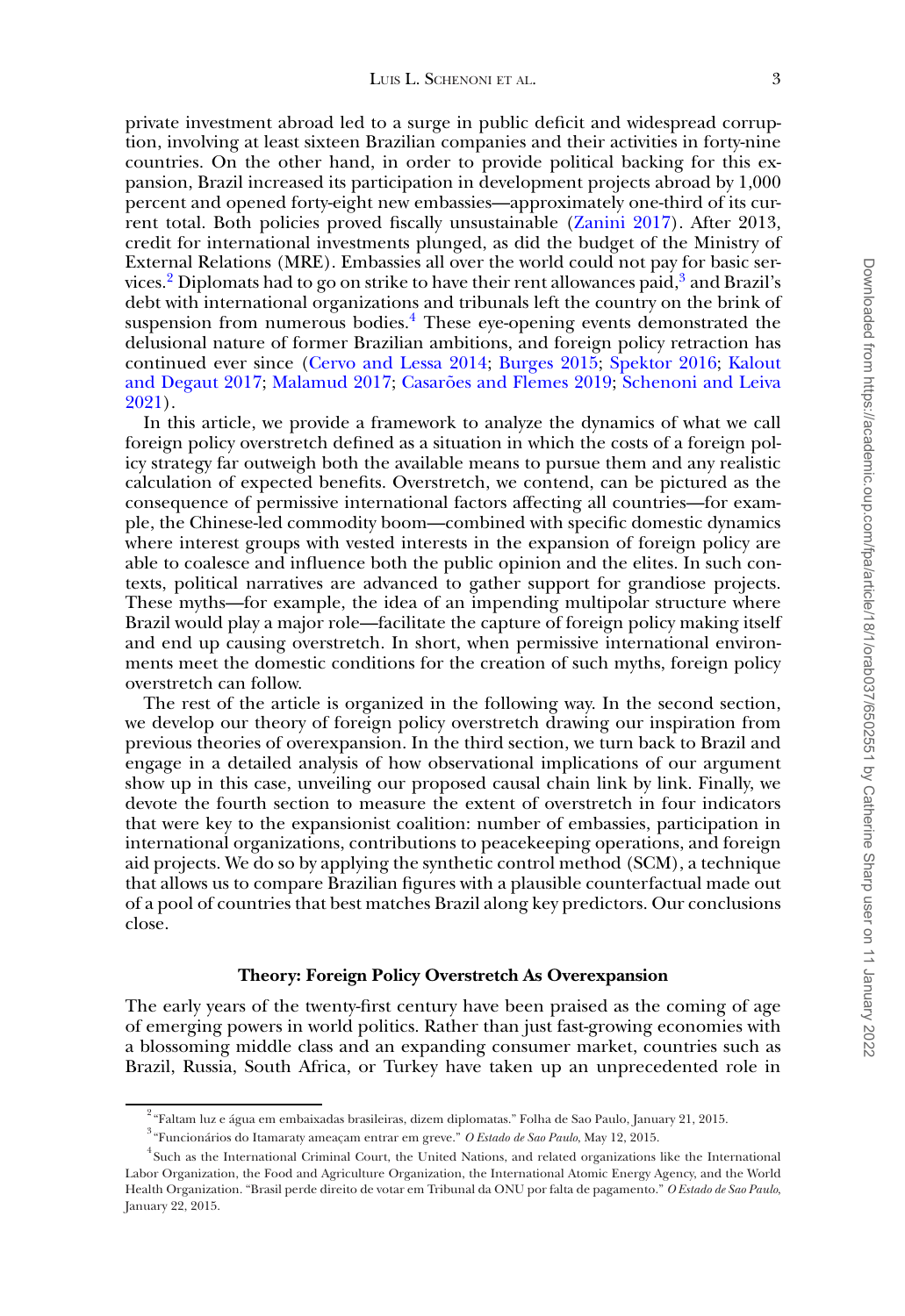their own regions, in multilateral discussions, and in international conflicts, oftentimes joining forces with one another. Yet, while bigger geopolitical players, such as the United States and China, are better positioned to play a central role in world politics—be it because of their military capabilities, economic influence, or institutional presence—these aspiring great powers had to undertake massive efforts to catch up with the first league. Vast economic and political resources were invested to rally support among constituents at home and convince partners abroad that they could effectively move up the ranks. In virtually all of these cases, economic and political constraints proved to be overwhelming. The mobilization of resources to meet the new standard ended up producing serious bottlenecks and a forced retraction of foreign policy.

This twenty-first century story is but a variation on a long-standing question in international politics: Why do certain states pursue foreign policy goals beyond their reach, despite their massive costs? What are the causes of foreign policy overstretch? The "myths of multipolarity" that nurtured some of these processes were, in this sense, a concrete historical instance of a larger phenomenon affecting states in general—aspiring great powers in particular—throughout history. Previous scholarship on overstretch (see [Florig 2010\)](#page-20-5), including recent applications to the analysis of Chinese [\(Pu and Wang 2018\)](#page-21-4) and Russian [\(Pavroz 2021\)](#page-21-5) foreign policies, recognizes that the drive for such adventures is fundamentally domestic, although international conditions play an important permissive role. Yet, this literature struggles to measure and explain the mechanisms of overstretch. In this section, we deal with the latter.

To understand why great powers expanded militarily, even when it contradicted prudent international conduct, Jack [Snyder \(1991,](#page-21-6) 1) unearthed the basic logic of overstretch. He famously claimed that such reckless behavior originates in groups with parochial interests overseas who logroll their various agendas to hijack the state. These groups justify self-serving policies in terms of the national interest and foster strategic rationalizations or myths that, once formed, become politically, institutionally, and intellectually entrenched, triggering self-reinforcing cycles of expansion until the event of a big crisis. Snyder proposed that myths of this kind often show three features. First, they highlight the cumulative gains of expansion, that is, the country could grow faster if it got access to certain resources in places it does not yet reach. Second, they invoke a paper tiger to argue that the best defense is a good offense, which requires expanding. Third, they assume that expansion will lead others to bandwagon, attracting political alliances, investments, trade, and the like [\(Snyder 1991,](#page-21-6)  $2-\overline{6}$ , 21–26). Yet, at one point, the costs of deploying one additional embassy, battalion, or commercial outpost simply outstrip the benefits [\(Snyder 1991,](#page-21-6) 6–8), and past that point, we enter the realm of overexpansion. Although it is in a society's interest to prevent further expansion once these limits are reached, ordinary citizens simply do not have the information nor the organizational advantages that allow interest groups to coalesce and effectively push their agenda forward. Overexpansion, therefore, is best understood as the product of the lobbying and propagandistic activities of a few [\(Snyder 1991,](#page-21-6) 17).

Although Snyder's framework was developed to analyze the imperial (military) expansion of great powers, we propose that a very similar logic undergirds foreign policy overstretch in both great powers and subaltern states. We use the term overstretch, in lieu of overexpansion, to highlight a diplomatic rather than the military aspect of state buildout, consisting in the mobilization of embassies instead of battalions. Overstretch relates fundamentally to soft power, while overexpansion relates to hard power. While overexpansion is a disease affecting states with the potential for military outgrowth, requires an inward-oriented myth of empire, and shows concrete territorial symptoms—for example, decreasing capacity due to a loss of strength gradient—overstretch might infect a greater range of states, builds on outward-oriented diplomatic myths, and its symptoms are primarily fiscal.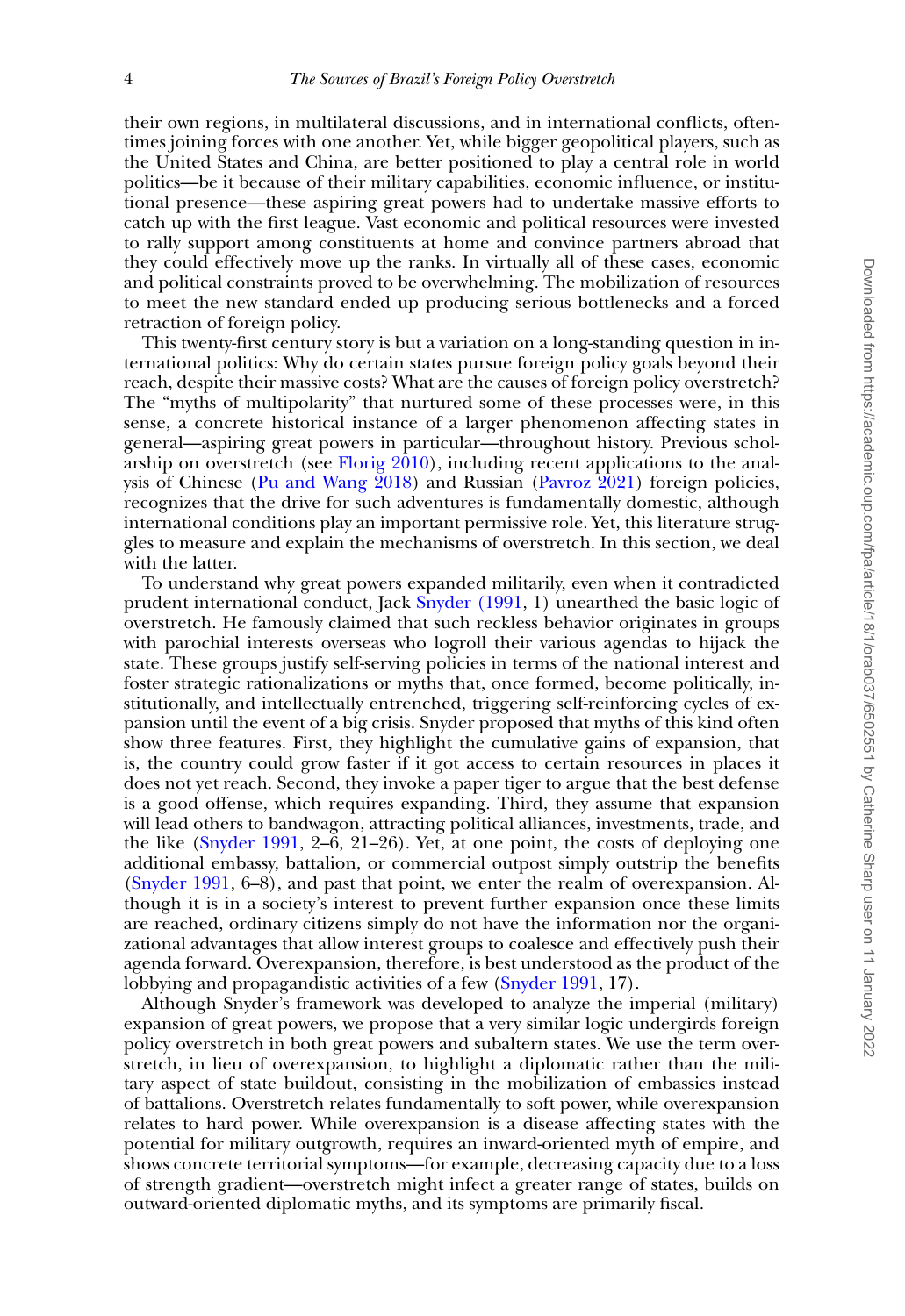Expanding and stretching are both strategies intended to upgrade a state's position in an international ranking. Both are therefore revisionist strategies, but the former is prominently material, while the latter puts more emphasis on the ideational aspects of status. $5$  Therefore, the myths legitimizing foreign policy overstretch are usually more cosmopolitan, emphasize the benefits of a world order where the subaltern state plays a more prominent role, and recast this state in the light of a new and grandiose international identity. In the process of submitting those renewed self-images to the test (see [Clunan 2009\)](#page-20-6), leaders seek the support of elites and the public both home and abroad, which requires the existence of a permissive international environment to coach the narrative. While overexpansion can grow fundamentally out of domestic dynamics, absent the proper international conditions, overstretch becomes unlikely.

As with overexpansion, however, the drive for overstretch comes from the domestic groups that benefit from it. Causal mechanisms also follow a similar sequence. First, interest groups overcome the collective action problem by trading favors and forming a cohesive coalition around a narrative or myth concealing their self-interest as public good provision. Second, they overtake the state, harnessing its propaganda resources, consolidating the myth, and transferring to society the costs of international expansion [\(Snyder 1991,](#page-21-6) 32). With time, new actors, home and abroad, are socialized into this myth, and even the original elites become politically entrapped in their expansionist rhetoric [\(Snyder 1991,](#page-21-6) 42; see also Schimmelfennig [2001\). Since the project has to fit the individual projects of the coalition members](#page-21-7) for example, embassies for diplomats and infrastructural projects for the construction sector—foreign policy overstretch often takes the form of multiple expansion [\(Snyder 1991,](#page-21-6) 44), and overgrowth in multiple fronts soon becomes untraceable.<sup>[6](#page-4-1)</sup> Of course, it is always society that ends up paying for this unrealistic planning of foreign policy by state elites [\(Schenoni and Escudé 2016\)](#page-21-8).

Groups that can profit from the expansion of the state into the international realm always exist in every society. Why, then, do some states expand while others do not? Not every country is equally vulnerable to the domestic political dynamics previously described. In some countries, prominent interest groups might face more challenges to coordinate in an oligopolistic manner, find it difficult to influence politics directly, or lack the preexisting ideas to tap into and frame their foreign policy myths. These conditions are highly idiosyncratic. In the case of Brazil, as we will note, they were met due to a long tradition in corporate politics, the rise of the Workers' Party to a hegemonic position within the state, and the preexistence of grandiose foreign policy ideals. Interacted, these factors acted as the immediate cause—or treatment—leading to foreign policy overstretch.

Moreover, a benevolent international environment must act as an enabling condition. Foreign policy overstretch cannot occur when resources are not available, when great powers directly oppose it—imposing high costs to those that pursue these aspirations—or when there is no global narrative in which to couch the myth for the international public opinion. In the first decade of the twenty-first century, this permissive environment was provided by a Chinese-led commodity boom and a US foreign policy, which allowed for middle power expansion, as well as a general narrative envisioning a transition to multipolarity.

All in all, our argument can be summarized as shown in [figure 1.](#page-5-0) On the one hand, international conditions create the possibility for virtually all countries to overstretch. On the other hand, only those that present idiosyncratic propensities for myth making can do so. These myths should be pictured as a treatment, which will trigger the process of myth formation and state cooptation. These, in turn, will

<span id="page-4-1"></span><span id="page-4-0"></span><sup>5</sup> See our contribution to the debate about status in our online supplementary material.

<sup>&</sup>lt;sup>6</sup> Actors within the expansionist coalition also face incentives to jockey for advantage, pushing more restrained members to bear the costs. This often requires new allies [\(Snyder 1991,](#page-21-6) 48).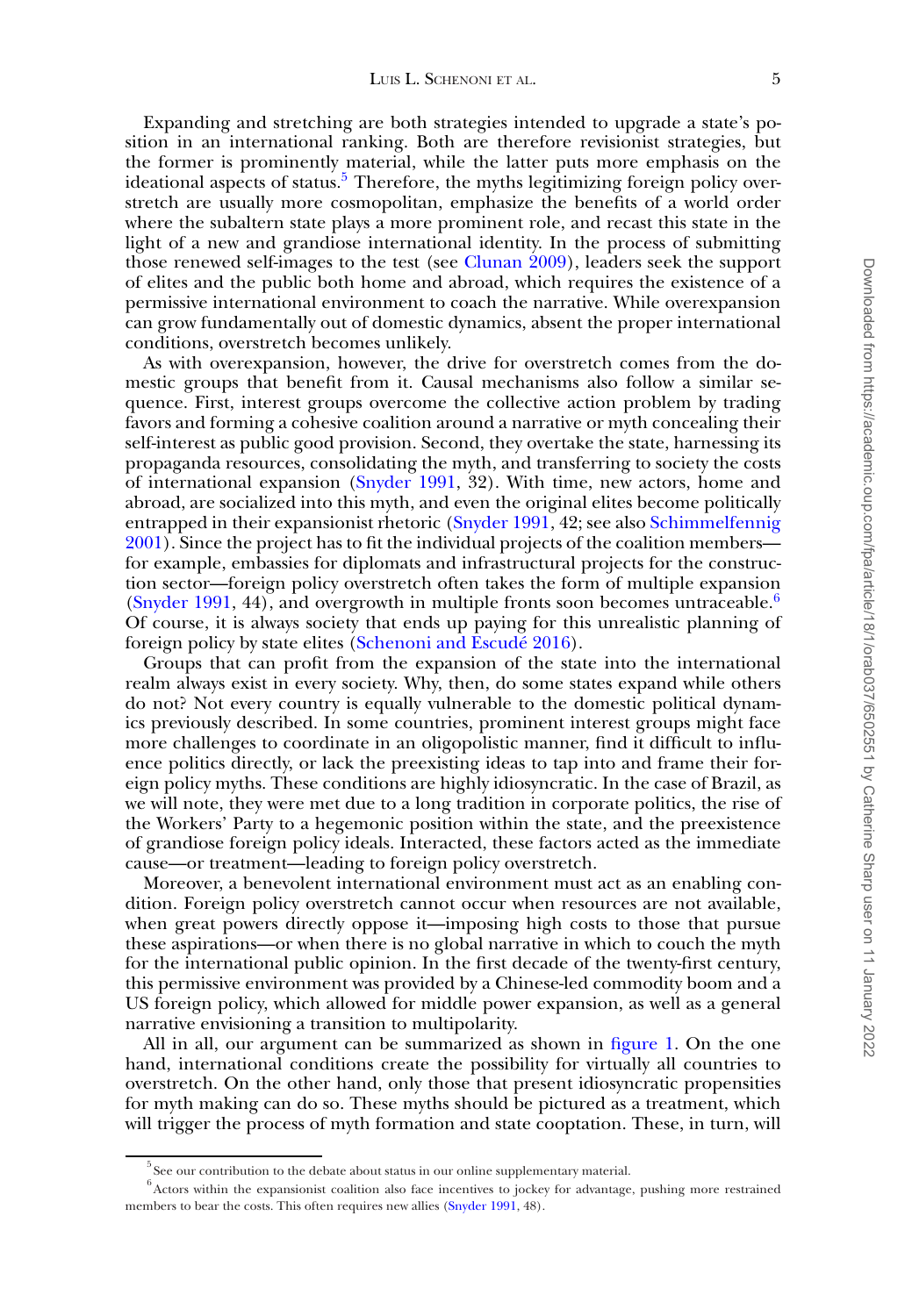<span id="page-5-0"></span>

**Figure 1.** Causal dynamics and observational expectations *Note:* Elaborated by the authors.

affect all sorts of foreign policy outcomes, from the number of embassies abroad to many other forms of state activism.

Finally, in the same way that spectacular military defeats shattered the imperial myths of the past, less spectacular (yet very serious) economic and political crises will open the eyes of society to the fallacies underlying foreign policy myths. One last observational implication of our argument is that when these myths collapse, foreign policies will shrink abruptly as well. Before we measure overstretch in the last section, the following section demonstrates how the antecedent conditions and causal mechanisms in [figure 1](#page-5-0) apply to the case of Brazil.

# **The Logic of Overstretch: Brazil As a Great Power**

The idea of a Brazilian "manifest destiny" in international affairs has been an integral part of Brazil's diplomatic narrative since, at least, Barão do Rio Branco's long tenure as foreign minister [\(Bueno 2012\)](#page-20-7) and has also become a major driver of the geopolitical thought of the Brazilian military [\(Travassos 1931;](#page-21-9) [Couto e Silva 1967\)](#page-20-8). The confluence of ideas stemming from Itamaraty (short for Brazil's foreign ministry) and the Armed Forces has led Brazilian governments to picture the country as a "future major power" as of the 1970s [\(Bailey and Schneider 1974;](#page-20-9) [Selcher 1981\)](#page-21-10). Piggybacking on the idea of an impending multipolarity in the 2000s, Brazil began promoting itself as a potential great power once again [\(Amorim 2015\)](#page-20-10). Even if at the time multipolarity was a plausible future scenario, only in a few countries, such as Brazil, it was adopted as a fact and a guideline for grand strategizing, justifying a surge in foreign policy investment. It is this exaggerated form of the narrative about multipolarity that we call a myth.<sup>[7](#page-5-1)</sup>

The Brazilian version of the multipolarity myth flourished at the crossroads between Itamaraty's nationalists, which were shrewdly mobilized by Samuel

<span id="page-5-1"></span> $^7$ In a recent volume looking at the foreign policies of emerging powers, [Hall \(2021\)](#page-20-11) suggests that a similar myth might have shaped Indian foreign policy making in the early 2000s, and [Chebankova \(2021\)](#page-20-12) traces the origin of this discourse to Yevgeny Primakov's diplomacy in the mid-1990s. The entire volume provides a panoramic view of how the ideal of multipolarity was politically instrumentalized in different countries as a myth and how this was particularly problematic in Brazil.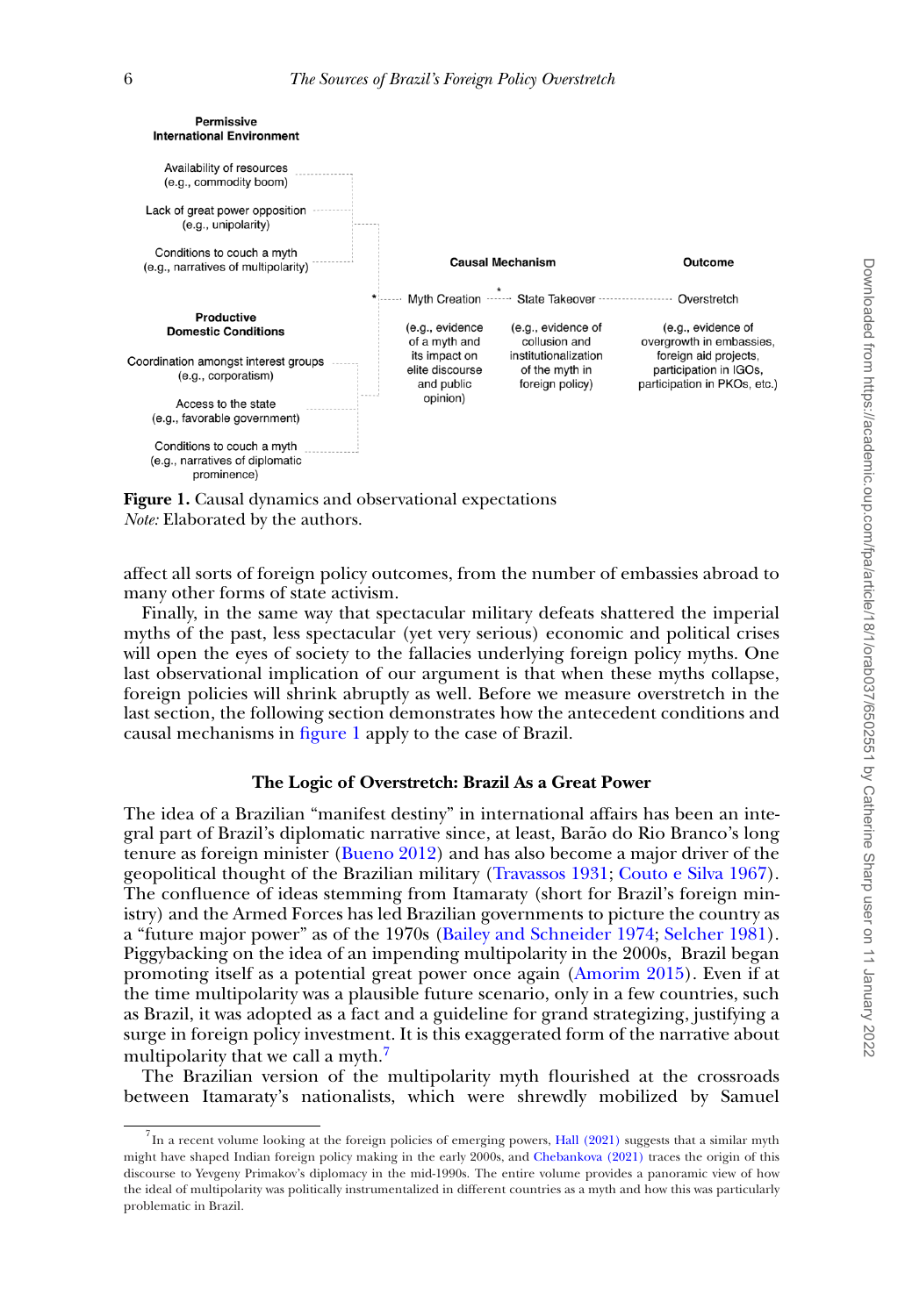<span id="page-6-1"></span>

**Figure 2.** Use of the term "multipolar" by Brazilian diplomats and politicians *Source:* Based on an overview of Brazilian politicians' speeches to the Brazilian Congress and Brazilian diplomats' speeches to the United Nations General Assembly, 2000–2015 [\(Schenoni 2021,](#page-21-11) 77).

Pinheiro Guimarães and Celso Amorim, and the Workers' Party ideologues, whose main spokesperson was Lula da Silva's foreign affairs advisor, Marco Aurélio Garcia. This work builds strongly on our interviews with Amorim and Garcia.

A cursory look at official documents reveals that the narrative proliferated at great speed in all bureaucracies. The Presidency played a particularly central role by using the term repeatedly.<sup>8</sup> [Figure 2](#page-6-1) shows that it expanded on the floor of Congress as rapidly as in diplomatic circles. $9$  A look into congressional speeches confirms that the multipolar myth was a contentious topic in the floor, interpreted by some as a way of concealing unjustified budgetary growth and corruption.<sup>[10](#page-6-3)</sup>

The proliferation of the myth was equally impressive in academic circles. [Figure 3](#page-7-0) shows that at the beginning of the twenty-first century, the notion of "multipolarity" associated with Brazilian foreign policy was virtually unused in IR scholarly debates

<span id="page-6-0"></span> $^8$ President Lula da Silva would mention the term like a mantra in his addresses to the United Nations General Assembly (cf. [Jenne et al. 2017\)](#page-20-13). In one of these occasions, he said "[the world] is also a multipolar world, as demonstrated by experiences in regional integration such as South America's experience in creating the UNASUR" (Lula da [Silva 2009, 3\). Apparently, Lula interpreted multipolarity as a sort of South–South multilateralism: "Simply by using](#page-21-12) direct dialogue with no mediation by major powers, developing countries have stepped into new roles in designing a multipolar world" [\(Lula da Silva 2008,](#page-20-14) 2). But although softened in its meaning, the concept was resilient to changes in administrations. Four years later, Rousseff opined: "We must work to ensure that in the multipolarity that comes to prevail, cooperation predominates over conflict" [\(Rousseff 2012,](#page-21-13) 6).

<span id="page-6-2"></span><sup>&</sup>lt;sup>9</sup> This section relies on material from three main primary sources in which the term "multipolarity" was explicitly mentioned—the speeches of Brazilian legislators before Congress, the addresses of Brazilian diplomats to the United Nations General Assembly (UNGA), and presidential speeches on foreign policy. One hundred and sixty-three speeches were evaluated for the tone and evolution of the multipolar discourse in Congress, Itamaraty, and the Planalto (the President's Office), from 2000 to 2015.

<span id="page-6-3"></span> $^{10}$  For example, a Senator of the opposition party Brazilian Social Democracy Party (PSDB) stated: "I have seen people juggling with words, saying that it would be good for Brazil … to pursue the way of multipolarity. I am not convinced, though. When it comes to bidding processes there has to be correctness. I do not want to discuss if it is multipolar or unipolar, I want to discuss if the law was followed or not!" Congresso Nacional. 2007. "Speech by Eduardo Suplicy, July 19." *Anais do Senado Federal.* 31(31): 127.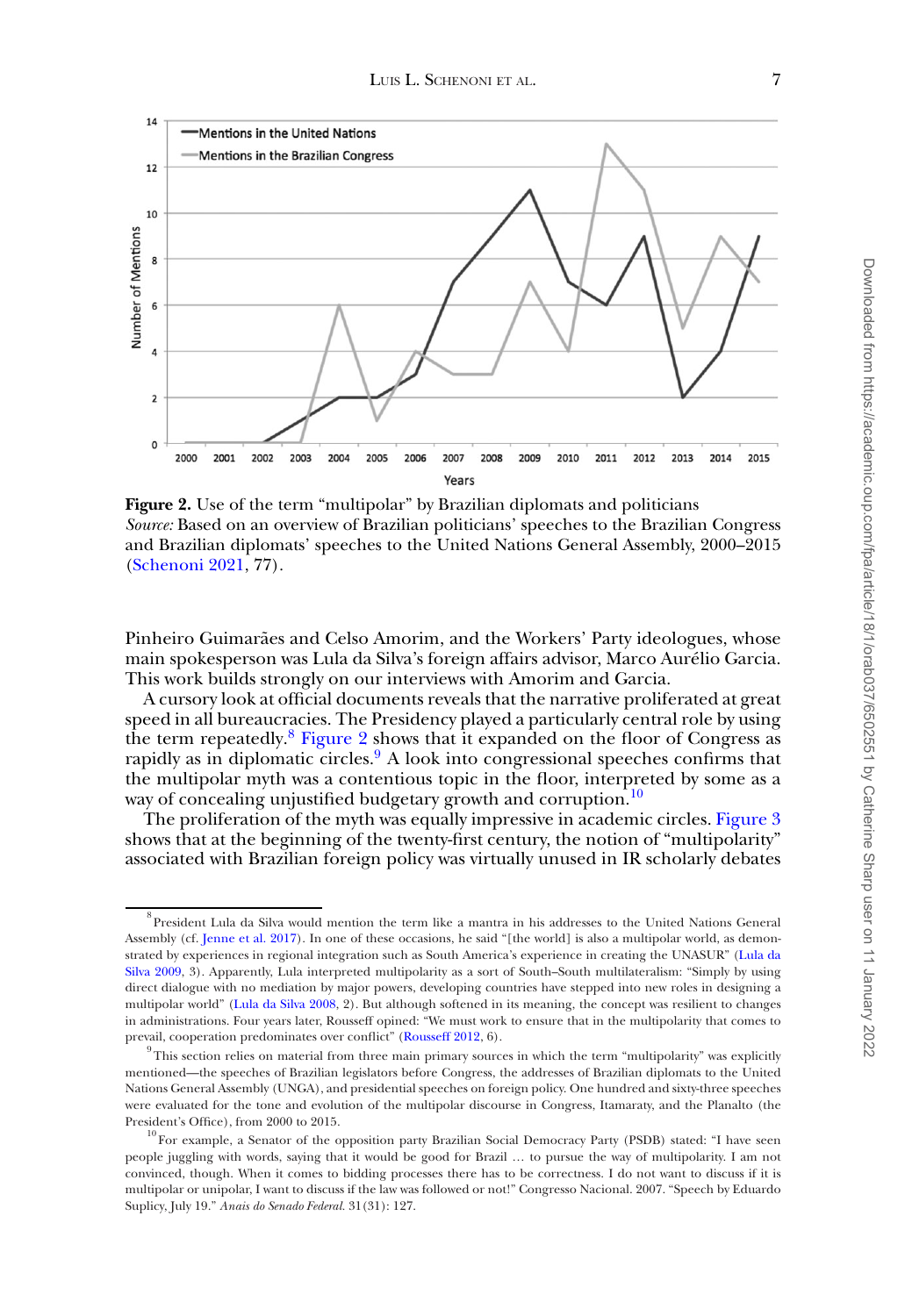<span id="page-7-0"></span>

**Figure 3.** Use of the term "multipolar" in academic journal articles, 2000–2015 *Source:* Based on an overview of articles published in *Revista Brasileira de Política Internacional*, *Contexto Internacional* and in journals with an impact factor of 0.4 or higher according to Thomson Reuters' 2015 report [\(Schenoni 2021,](#page-21-11) 82).

and it exploded roughly at the same time it did in the diplomatic and political spheres.

Many other sources record the expansion of the myth at the elite level. The Brazilian Center for International Relations (CEBRI), arguably one of the most influential foreign policy think tanks in the country, conducted surveys in 2001 and 2008 of members of the "Brazilian foreign policy community" [\(Souza 2008,](#page-21-14) 3), including diplomats, scholars, and opinion leaders. When asked if certain countries were going to increase their international influence in the next ten years, respondents' confidence in the BRICS increased 12 percent between 2001 and 2008, while con-fidence in established powers dropped by 28 percent.<sup>[11](#page-7-1)</sup> The final report evaluates that "most of the interviewees believe  $[\ldots]$  the new international order will tend to multipolarity  $\ldots$ " [\(Souza 2008,](#page-21-14) 33).

Finally, several public opinion polls confirm that the myth managed to trickle down from the elites to the masses. In 2010, the project "Brazil, the Americas, and the World" presented a list of eight countries to its respondents and asked if they believed those countries would increase their international influence in the following [ten years. The responses closely matched the figures obtained by CEBRI \(Almeida,](#page-19-0) Onuki, and Carneiro 2011, 32).<sup>[12](#page-7-2)</sup>

All available polls that sound this myth suggest similar trends. According to *Latinobarometro*, trust in Brazil<sup>13</sup> rose from 14.7 percent in 2000 to 32.2 percent in 2005. The PEW agrees that the percentage of Brazilian citizens who had a somewhat

<span id="page-7-1"></span><sup>&</sup>lt;sup>11</sup> Comparing responses from 2001 and 2008, the number of respondents who believed that the influence of Brazil would grow in the future increased from 88 to 91 percent, while the amount of respondents who thought US influence would grow decreased from 49 to 15 percent [\(Souza 2008\)](#page-21-14).

<span id="page-7-2"></span><sup>&</sup>lt;sup>12</sup>Respondents also highlighted that the BRICS were on the rise and traditional powers on the decline. While United States (14.5%), Japan (26.1%), and Germany (33%) received relatively low scores, South Africa (50%), India (88%), Russia (30.5%), China (95.5%), and Brazil (92%) did better [\(Almeida et al. 2011,](#page-19-0) 32).

<span id="page-7-3"></span> $^{13}$ Percentage of people that answered Brazil when asked the question "Of all Latin American countries which one do you trust the most?" Accessed on January 5, 2017. Available at [http://www.latinobarometro.org.](http://www.latinobarometro.org)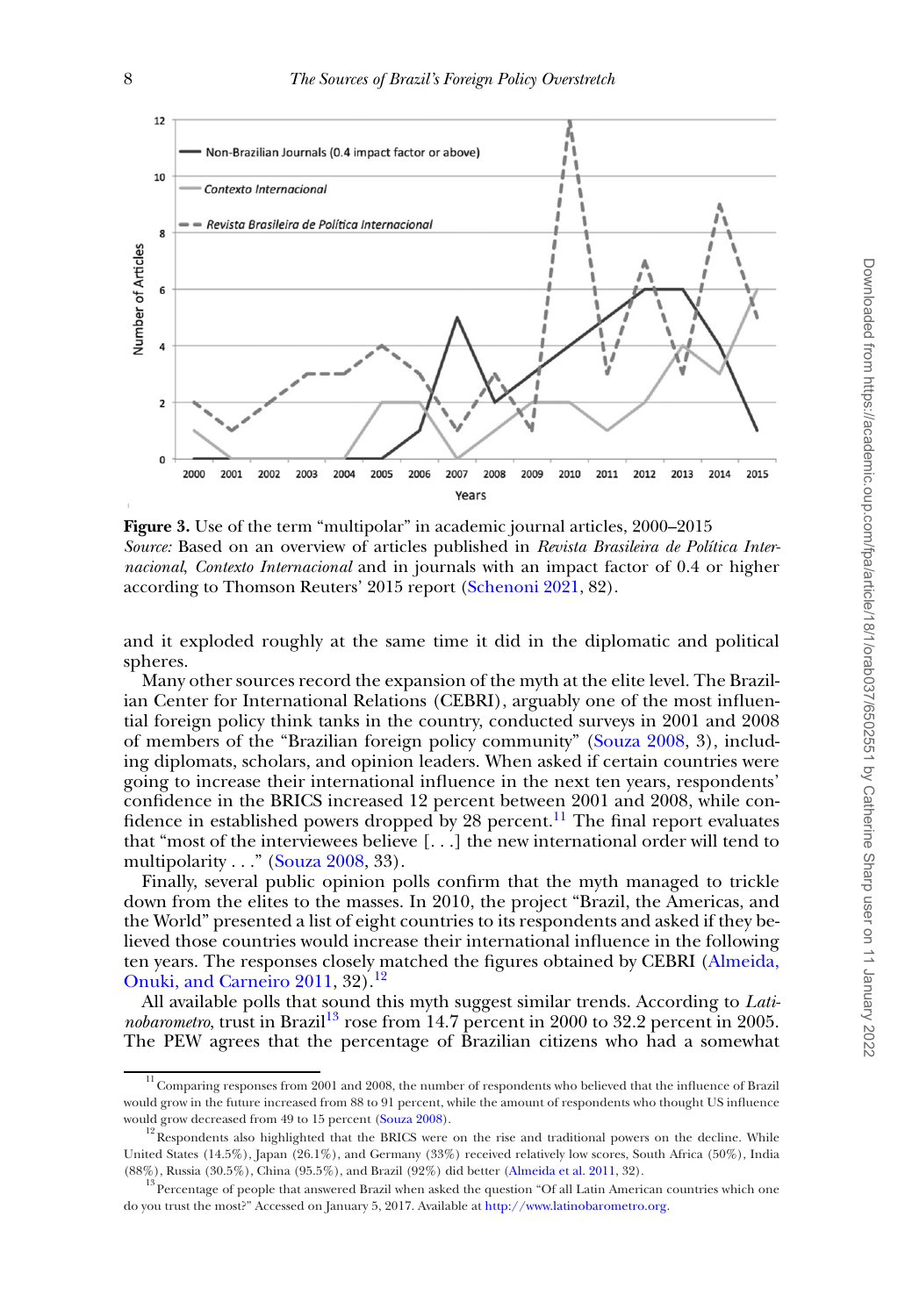favorable view of Brazil grew from 19 to 31 percent from 2007 to 2010. When asked if the growth of China's economy was good or bad for the country, positive views rose from 47 percent in 2007 to 53 percent in 2008 and 62 percent in 2010. All these responses fit the myth of an ascending coalition of rising BRICS. They also contrast sharply with views after 2013 and until our day. In a survey conducted by Ipsos during April 2021 asking citizens of twenty-five countries if they considered their own to be in decline, 69 percent of Brazilians answered they did, more than in any other case. Only [14](#page-8-0) percent considered Brazil not to be declining.<sup>14</sup>

## *Coalitional Politics: Logrolling, Collusion, and State Takeover*

Brazil has a long tradition in corporatism that helped interest groups inside and outside the state coalesce and foster the aforementioned ideas [\(Schmitter 1971\)](#page-21-15). A predisposition of the state toward such groups—in particular, since the arrival of the Workers' Party to power in 2003—was an important factor allowing for state takeover and the diffusion of the myth.

One of the greatest beneficiaries of this multipolarity myth were the contractor companies in the construction sector. Their expansion has been well documented. Between 2001 and 2010, the amount of credit given by the National Bank for Economic and Social Development (BNDES) to these enterprises rose from 194 million USD to 1.3 billion—some fifteen times the growth rate of the country's economy during the same period[.15](#page-8-1) Lula da Silva's presidential diplomacy—the Aero-Lula policy, as his detractors call it, in a reference to the new presidential airplane bought during his office years—was actively used to get these companies infrastructure projects abroad, and so were funds devoted to infrastructural development abroad, under the guise of "South-South cooperation" [\(Zanini 2017\)](#page-21-0).

Yet, this expansion benefited many others too. The internationalization of Brazilian capital was considered to be low in relation to Asian economies in the early twenty-first century [\(Iglesias and Motta Veiga 2002;](#page-20-15) [Tavares 2006\)](#page-21-16), but it soon skyrocketed. Investments abroad, which amounted to 1 billion USD a year up until 2003, averaged 14 billion a year from 2004 to 2007 and reached an impressive 56 billion in 2007 alone [\(Saggioro 2012,](#page-21-17) 62). Soon, levels of capital internationalization were close to those of China and India, the two emerging Asian economies. By 2011, thirteen Brazilian firms (*Camargo Corrêa*, *Coteminas*, *Embraer*, *Gerdau*, *JBS-Friboi*, *Marcopolo*, *Natura*, *Odebrecht*, *Brazil Foods*, *Petrobras*, *Magnesita*, *Votorantim*, and *WEG*) appeared among the world's top-hundred emerging multinational corporations. Some, such as Vale and Petrobras, were considered already consolidated. The list included *JBS*, the largest cattle feeder in the world and Brazil's most internationalized firm, and *Itaú Unibanco*, a Brazilian banking giant with the most assets overseas, totaling 100 billion USD.

The incredible expansion of these companies off-shore was rationalized as es-sential for socioeconomic development at home [\(Ricupero and Barreto 2007\)](#page-21-18).<sup>16</sup> While reports published by think tanks as *Fundação Dom Cabral* and the Brazilian

<span id="page-8-1"></span><span id="page-8-0"></span><sup>&</sup>lt;sup>14</sup> Broken System Sentiment Report. Accessed on July 31, 2021. Available at [http://www.ipsos.com.](http://www.ipsos.com)

<sup>&</sup>lt;sup>15</sup>The BNDES granted 14 billion US dollars to businessmen investing in some one hundred and forty projects in Africa and Latin America. "Financiamento do BNDES às obras no exterior é maior do que o feito no país." *Folha de São Paulo*, June 1, 2016. The state-owned oil company Petrobras expanded to twenty-seven countries. Azevedo, José Sergio Gabrielli. "The Greening of Petrobras." *Harvard Business Review*, March 2009.

<span id="page-8-2"></span><sup>&</sup>lt;sup>16</sup> In an interview to the authors given in August 2015, just eight months before leaving the office where he had been serving since the year 2003 as an advisor to the presidency, Marco Aurélio Garcia elaborated this nexus in a direct way: "In the presidency of Lula, for every presidential trip he took to a foreign country there would be one or two Brazilian airplanes packed with businessmen. This arrangement, which was maintained until today [2015], has been engendered by the foreign ministry. If a meal is to be served to a chief of state, one will see the dining room all taken by businesspersons. And this has led Brazil's foreign trade and foreign direct investment to exponentially grow during the last 10, 12 years."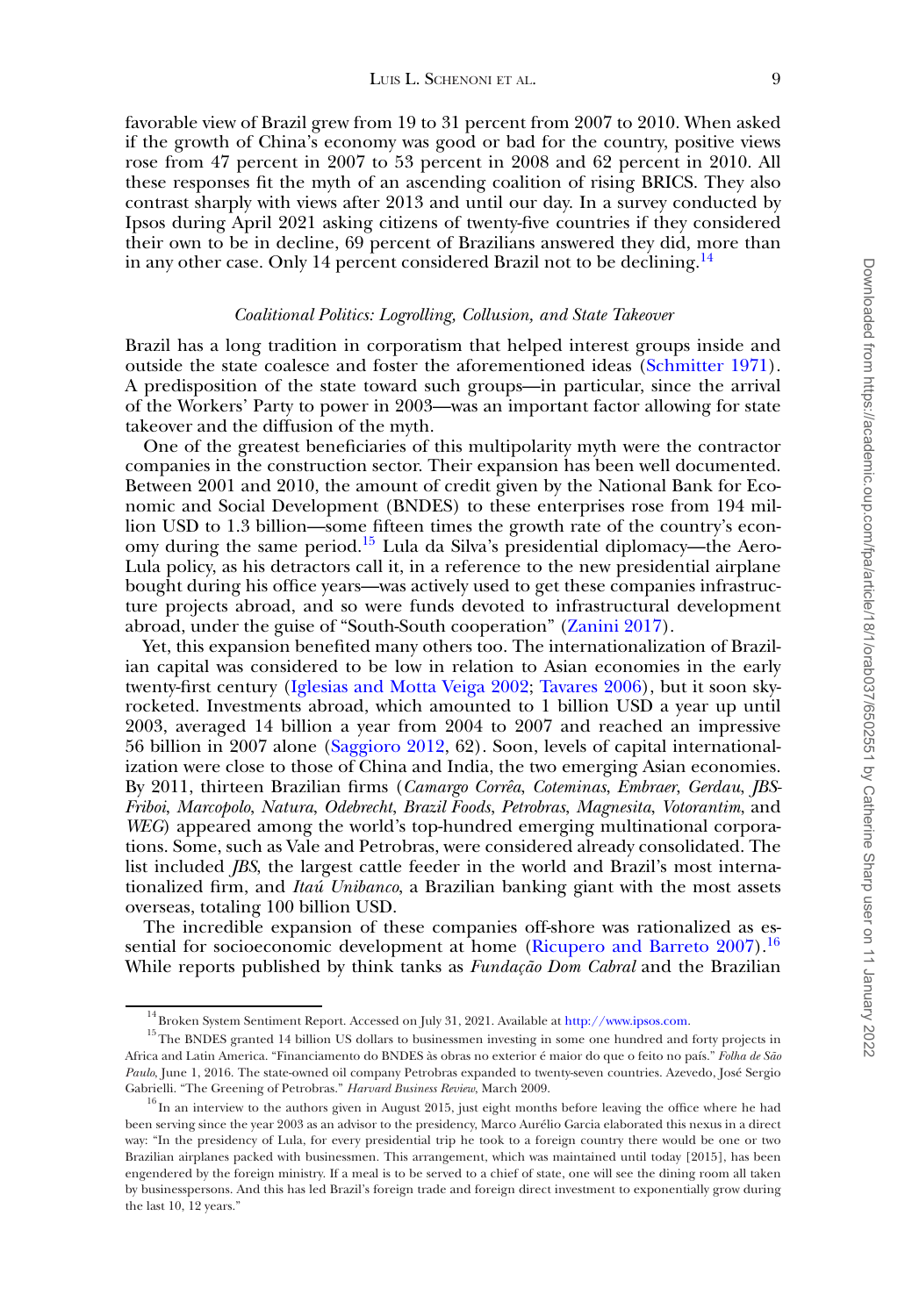Society for the Analysis of Transnational Enterprises (SOBEET) pictured Brazil's internationalization efforts as positive, Brazilian business tycoons such as Eike Batista and Marcelo Odebrecht began advocating Brazil's "national champion" strategy.<sup>[17](#page-9-0)</sup>

The relationship between the Brazilian companies and the state is a case of a very particular symbiosis. Between 1990 and 2002, when privatization of state companies took place in Brazil, pension funds of state-owned companies and the BNDES, through the creation of consortia with private companies, became part of these firms, associating private and public interests through shareholdings (Puerari [2016\). In 2003, the Brazilian government increased state shareholding in large com](#page-21-19)panies, enhancing its decision-making power within the structure of some private companies. This feature draws a unique model where entrepreneurs are business partners of the state, and the government represents both the interests of domestic groups and the interests of its own.<sup>[18](#page-9-1)</sup>

Collusion between the biggest Brazilian multinational enterprises—in sectors such as food manufacturing, construction, mining, oil, and transportation—has been largely unveiled by investigations in the context of Operation Car Wash. Brazilian bureaucracies coalesced as well, since they "exploited their reputation for expert knowledge to justify self-serving policies in terms of diffuse national interests" [\(Snyder 1991,](#page-21-6) 35). Itamaraty provides the clearest example. Aided by its longstanding reputation as one of the most proficient bureaucracies of the Brazilian state, and its quasi-monopoly over foreign policy making [\(Puntigliano 2008;](#page-21-20) Belém [Lopes 2013\), the MRE is arguably the agency that most benefited from Brazilian](#page-20-16) overstretch with the creation of positions abroad, more personnel at home, higher budgets, more activities, and an increased economic and social status. Moreover, as the relative role of diplomacy grew, the leverage of the MRE to lock in these benefits [and influence domestic politics increased as well \(](#page-21-21)[Cason and Power 2009](#page-20-17)[;](#page-21-21) Ricupero  $2017$ ).<sup>19</sup>

Following a trend among emerging economies since the early 2000s, some of Brazil's public companies, such as the state-owned oil behemoth Petrobras and state bank Banco do Brasil, also expanded considerably overseas [\(Freitas 2011;](#page-20-18) Cahen [2015\). Although structural factors surely explain the boom of Brazilian state giants,](#page-20-19) such as the fast economic growth witnessed during Lula's two terms in office, as well as specific internationalization policies undertaken by Brazil, one might notice that the strategy has somehow benefitted from misdealings at home and abroad. Four of the ex-directors of Petrobras have been apprehended so far, and many bureaucrats in the public sector, particularly those that facilitated credits for these adventures through the BNDES and the Central Bank, are also being prosecuted.

The global expansion of Brazil's public and private firms was also facilitated by President Lula da Silva's willingness to foster the multipolarity myth. He has acted as a pivotal agent linking all these agencies, having travelled to an average of thirty countries a year while president—more than doubling the thirteen countries of his predecessor, Cardoso—many times accompanied by Brazilian businessmen and

<span id="page-9-0"></span><sup>17</sup> See Marreiro, Flávia. "A Odebrecht e a imagem do Brasil no exterior." El País, June 19, 2015; Odebrecht, Marcelo. "Quanto Mais Mariels, Melhor para o Brasil." Folha de S. Paulo, February 9, 2014.

<span id="page-9-1"></span> $18$  A good reference for those interested in discussing the features of the Brazilian business elite and their connections with the Brazilian state over the Lula years could be found in [Cuadros \(2016\).](#page-20-20)

<span id="page-9-2"></span><sup>&</sup>lt;sup>19</sup>The authors have conducted an interview with José Graziano, a Brazilian citizen, who is the former directorgeneral of the UN Food and Agriculture Organization (2012–2019), in which he clearly uttered: "Itamaraty believes that those positions [the leadership of multilateral bodies] are an exclusive prerogative of Brazilian career diplomats, not of politicians. If it were not for Lula's strong backing, my nomination would not have enjoyed any support from the Brazilian diplomatic corps." In the same vein, Celso Amorim acknowledges in a recent interview to the authors that Itamaraty's enlargement during the Lula years, both in the number of diplomatic posts abroad and the foreign ministry's budget, was a sign of "deference" of the Brazilian president to the Ministry of External Relations.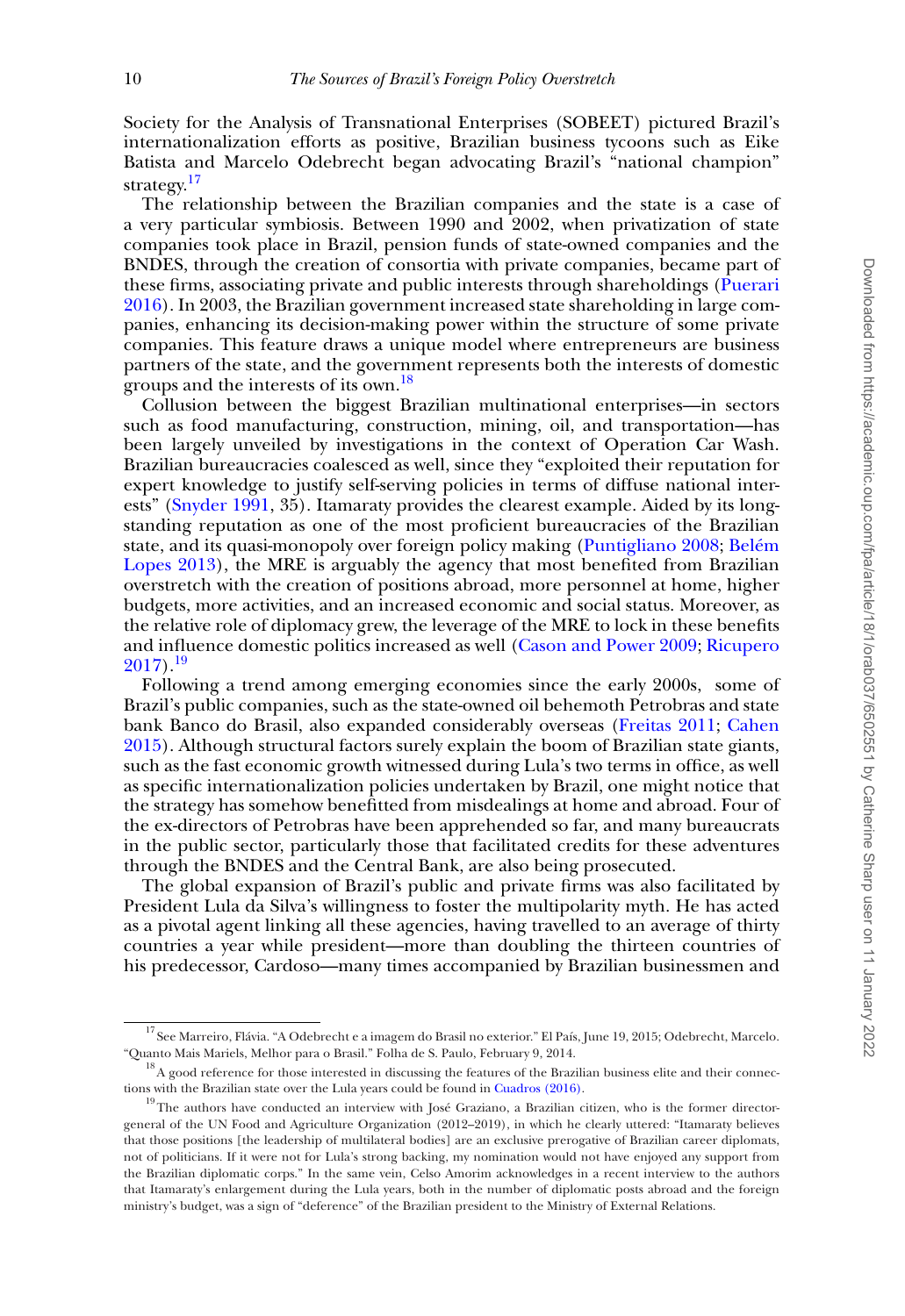<span id="page-10-0"></span>

**Figure 4.** BNDES credits to major Brazilian companies *Source:* Instituto Brasileiro de Geografia e Estatística [\(http://www.ibge.gov.br\)](http://www.ibge.gov.br). *Note:* Elaborated by the authors.

[with the objective of promoting their state-backed investments \(Cason and Power](#page-20-17) 2009; [Burges and Bastos 2017\)](#page-20-21).

#### *Overstretch: From Myth to Reality*

For Brazilian corporations, cheap credit and the support of the state in their foreign ventures were the main goals, and there is little doubt they were successful in achieving them. During the years under analysis, the BNDES granted roughly 75 percent of its credits to great enterprises, and by 2010, around 60 percent of these credits ended up being invested abroad. [Figure 4](#page-10-0) documents this impressive increase.

Credits to these two sectors expanded nominally by 1,000 and 2,000 percent, respectively. Moreover, the increase did not correspond to the growth of the Brazilian economy. Controlling for GDP growth, state support for foreign investment quadrupled during the period.

[Figure 5](#page-11-0) looks at a second prominent actor in this coalition: the MRE. Diplomats benefited substantively from foreign expansion through the increase in missions abroad, participation in international organizations and forums, increase in consular activities, etc. Not only did the positions abroad jumped from 150 in 2002 to 217 in 2010, but also the number of diplomats rose considerably from 997 to 1,405 in the same period.<sup>20</sup> All these trends are somehow represented in [figure 4,](#page-10-0) which captures the evolution of the MRE's budget both in global terms and as a percentage of the total state budget.

In the 1990s, the MRE's expenses amounted to 0.6 percent of the total Brazilian budget on average, yet they more than doubled this participation during the 2000s and only recently have they shrunk to historical levels. This, however, came at a great cost for the foreign service. Recent cuts affected the quality of life of diplomats and the number of activities that the embassies can organize. These hardships might have in turn damaged the Brazilian image abroad.

<span id="page-10-1"></span> $^{20}$ "Após expansão sob Lula, Dilma segura vagas na diplomacia." Folha de S. Paulo, April 4, 2013.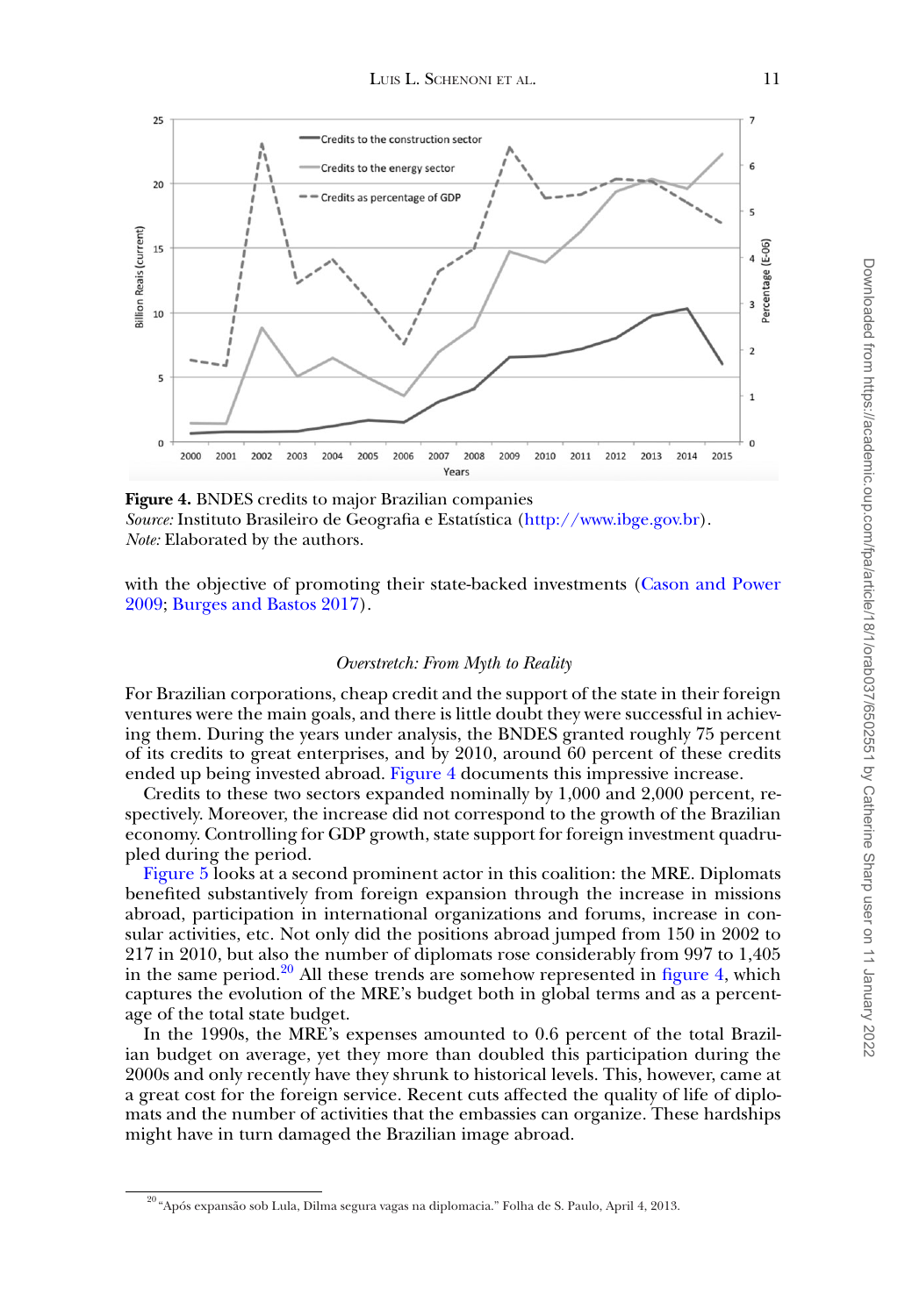<span id="page-11-0"></span>

**Figure 5.** Budget of the Ministry of External Relations (MRE) *Source:* [Ministry of Planning, Budget, and Management \(http://www.](http://www.orcamentofederal.gov.br) orcamentofederal.gov.br). *Note:* Elaborated by the authors.

<span id="page-11-1"></span>



*Source:* [Secretaria de Imprensa, Presidência da República \(http://www.](http://www.biblioteca.presidencia.gov.br) biblioteca.presidencia.gov.br).

*Note:* Elaborated by the authors.

[Figure 6](#page-11-1) shows presidential state visits. The amount of money devoted to those voyages is untraceable, but most of them included an entourage made up of hundreds of businessmen and bureaucrats.<sup>21</sup>

<span id="page-11-2"></span> $21$  In an interview to the authors, Marco A. Garcia affirmed, "Whenever you are going to set up a presidential trip to a foreign country, there comes a request to organize a business meeting (…) I rarely have travelled abroad with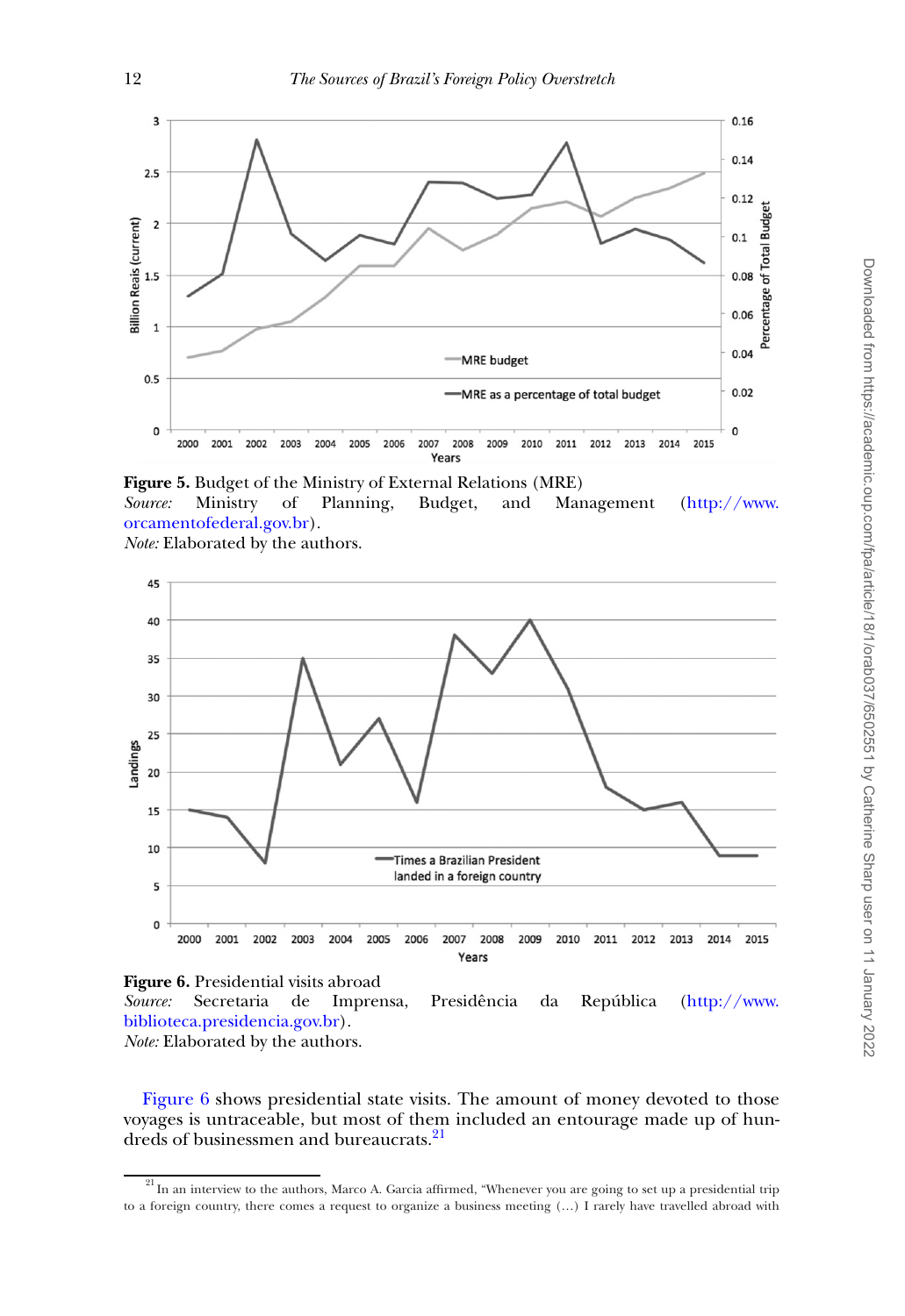<span id="page-12-0"></span>

**Figure 7.** Budget of the Brazilian Cooperation Agency (ABC) *Source:* Agência Brasileira de Cooperação [\(http://www.abc.gov.br\)](http://www.abc.gov.br). *Note:* Elaborated by the authors.

Although some literature on Brazilian foreign policy praises the presidential diplomacy of Lula, more systematic analyses of the impact presidential diplomacy had on trade and investment show ambivalent effects [\(Valente 2020\)](#page-21-22) or no effects whatsoever [\(Gonçalves 2017\)](#page-20-22). Of course, this is apart from the concentrated benefits that infrastructure projects rendered for construction firms and other cases that directly involve those who participated of the presidential trips. The crucial point is that the Brazilian society did not clearly benefit from such travels.

Finally, [figure 7](#page-12-0) summarizes the trend of development cooperation channeled through the ABC (Brazilian Cooperation Agency), yet another way in which the coalition used the state for its own benefit. Foreign aid projects are of particular interest to us because they were usually linked to local projects of private and public companies acting overseas as a way to buy out the support of local communities and authorities while making the investment more attractive to the receiving country. We will come back to them in the last section of the article, where we look at the number of foreign aid projects Brazil developed, compared to other countries. Here, [figure 7](#page-12-0) will be sufficient to illustrate the swelling of the ABC as a whole.

International expansion could have been limited to the strict goals of the members of the governing coalition described in the previous section, with Brazilian businessmen benefiting from cheap credit, governing leaders from their contribution to their parties, and diplomats from a higher budget. Yet, this stylized narrative would fail to account for *multiple expansion*. Once the myth was out, it led to several instances of overshooting that are surprising in retrospect. Epitomizing Brazilian diplomatic overstretch was an episode in early 2010 where Brasilia tried to broker a nuclear deal with Tehran.<sup>[22](#page-12-1)</sup> The participation of a South American country in Middle Eastern geopolitics was unprecedented, and the quick setback of the fuel swap

Brazilian presidents [Lula and Rousseff] without having a business meeting on the official agenda, at least one. Be it in Turkey, China, India, Mexico ...."

<span id="page-12-1"></span> $^{22}$ "Brasil e Turquia insistem em acordo com Irã. Hillary critica atitude." Folha de S. Paulo, May 27, 2010.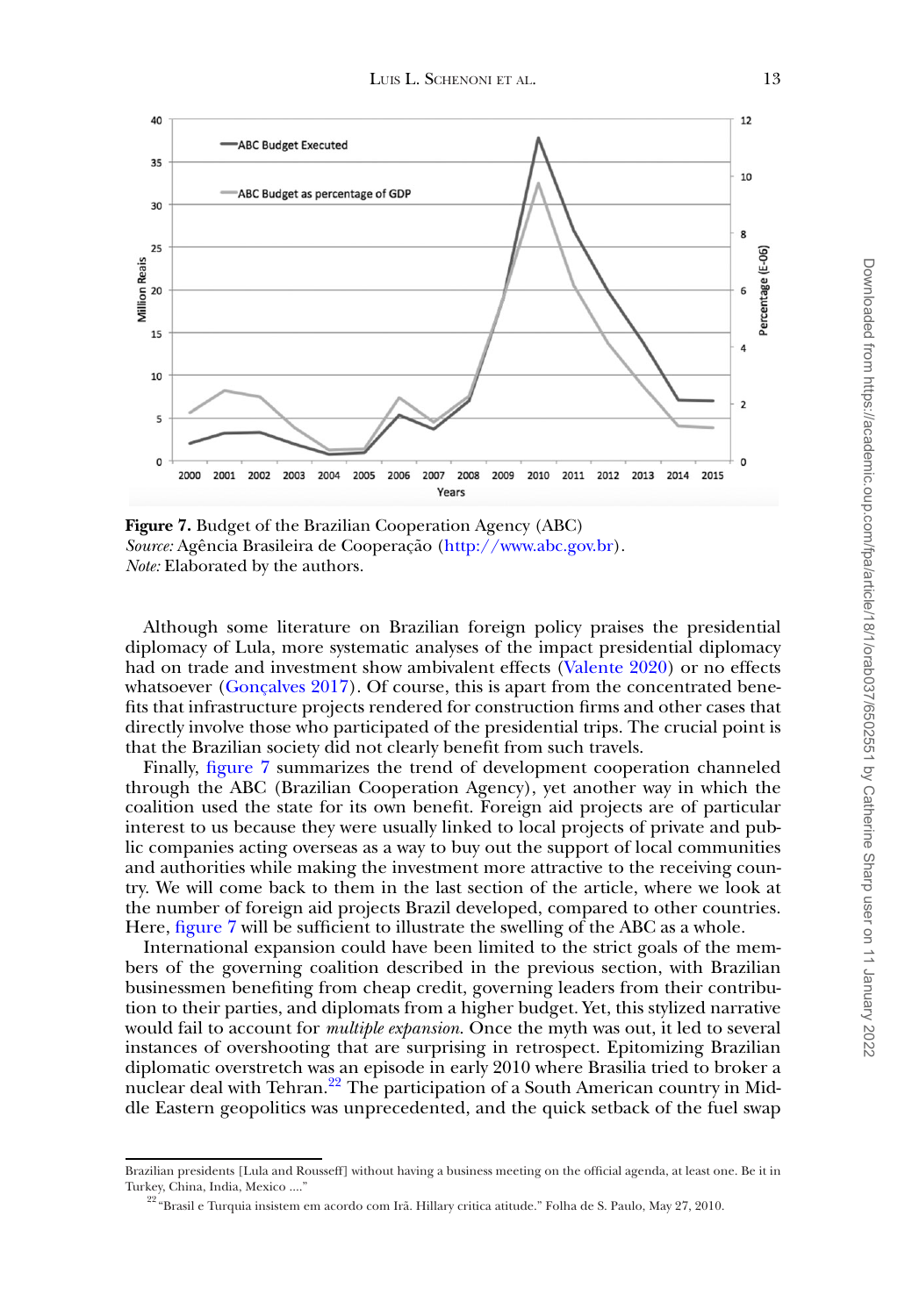agreement suggests that there were limits to Brazil's global projection.<sup>[23](#page-13-0)</sup> Brazil's bid for emerging power status was also very clear in three early twenty-first century agendas it has since abandoned in practice: First, the quest for a permanent seat in the Security Council, not only through negotiations carried out by the G-4 group (Brazil, Germany, India, and Japan) but also by Brazil's increasing participation in peace and security initiatives as UN Peacekeeping Operations (United Nations Stabilization Mission in Haiti (MINUSTAH), United Nations Organization Stabilization Mission in the Democratic Republic of the Congo (MONUSCO), and United Nations Interim Force in Lebanon (UNIFIL)); second, an attempt to lead thirdworldist positions in trade negotiations through the G-20, which reached paroxysm in Brazil's campaign to elect ambassador Roberto Azevêdo as the director-general of the World Trade Organization in 2013; and, third, a clear will to participate in exclusive organizations of "rising powers"—such as the BRICS and IBSA groupings, initiatives that have rendered meager results and tied Brazil to Russia and China in some sensitive agendas.<sup>24</sup> All these excesses were not necessarily beneficial for the members of the initial coalition, resulting in unintended consequences of the myth they themselves created [\(Kalout and Degaut 2017\)](#page-20-3).

Of course, however, the drive was fundamentally domestic. Areas such as health and education jumped in the wagon of the multipolarity myth when they could. A good example is the program Science without Borders, which sent around one hundred and four thousand young Brazilians—mostly undergraduate students—to take courses abroad. It is difficult to evaluate if the program has had some lasting positive impact, since it lacked monitoring tools.<sup>25</sup> What we do know is that it lasted from 2011 to 2017 at a total cost of USD 3 billion, that is, fifteen times the annual budget of the main Brazilian scientific agency, the National Council for Scientific and Technological Development (CNPq), which now suffers severe cuts.

# **Measuring Overstretch: Estimating the Effect of the Multipolarity Myth**

How do we know all this expansion was not reasonable? The Brazilian Ambassador Sergio França Danese, a former secretary-general of Itamaraty, opposed the

<span id="page-13-0"></span> $23<sup>23</sup>$ As a methodological step not to incur one-sided narratives and to avoid cognitive biases, we have contrasted different versions for the "war of narratives" on the 2010 Tehran Agreement upheld by incumbent as well as opposition leaders in Brazil, not to mention US officials. On the Brazilian government's end, Celso Amorim insisted on the argument that Lula's Brazil had been previously encouraged by President Barack Obama to seek a diplomatic solution for the Iranian crisis. Due to struggles that were internal to the Democratic Party, though, all players ended up witnessing a 180° reversal in the position expressed by the US Secretary of State, Hillary Clinton, who not only blocked the Brazilian–Turkish–Iranian Agreement at the level of the UN Security Council but also imposed a new round of sanctions on Iran while claiming that Brazilian and Turkish negotiators were being naive to believe in Iran's nuclear commitment. See "Barack Obama disse em carta a Lula que acordo com Irã criaria 'confiança,'" Globo, May 22, 2010. Opposition members like Luiz Felipe Lampreia, Brazil's foreign minister during the Cardoso presidency, have argued that Brazil placed a risky bet on Tehran and succumbed to the temptation of "pursuing excessive protagonism" based on a poor assessment of its own capabilities in world affairs [\(Lampreia 2014,](#page-20-23) 133–41). On the part of the US government, Dennis Ross, a special aide to Obama, admits that the White House at first had very low expectations in regard to that trilateral arrangement. The inking of a nuclear deal came as a surprise to Obama's Department of State. Lisa Kubiske, United States' chargé d'affaires in Brasília, has arguably claimed that Brazilian diplomats never realized how vitally important Middle Eastern affairs are to Washington, so they might have miscalculated this bold move [\(Gaspar 2020\)](#page-20-24). However, as [Mesquita and Medeiros \(2016\)](#page-21-23) have empirically shown, Britain's *Financial Times* editorials and stories on the nuclear deal were far more condescending and in line with Lula's government discourse than Brazil's *O Estado de S. Paulo* and United States' *The New York Times*, signaling the extent to which this topic coverage could be controversial and politically twisted.

<span id="page-13-1"></span><sup>&</sup>lt;sup>4</sup>This close connection may prove unhelpful in some situations. Take Brazil's bid for the UN Security Council reform: It's unlikely that there is any chance the Brazilian candidacy will receive an endorsement from China or Russia, two of the existing five Security Council permanent members, if Brasilia is somehow tied to Tokyo or New Delhi (like in the G4 reformist initiative).

<span id="page-13-2"></span><sup>&</sup>lt;sup>25</sup> On this lack of strategic orientation, one piece of information will help illustrate our point: From a total amount of one hundred and four thousand students who were dispatched abroad under the initiative Science without Borders, approximately twenty-one hundred students chose Hungary as an academic destination, while fifteen hundred scholarships were given to students heading to Asian nations (including China, India, Japan, and South Korea).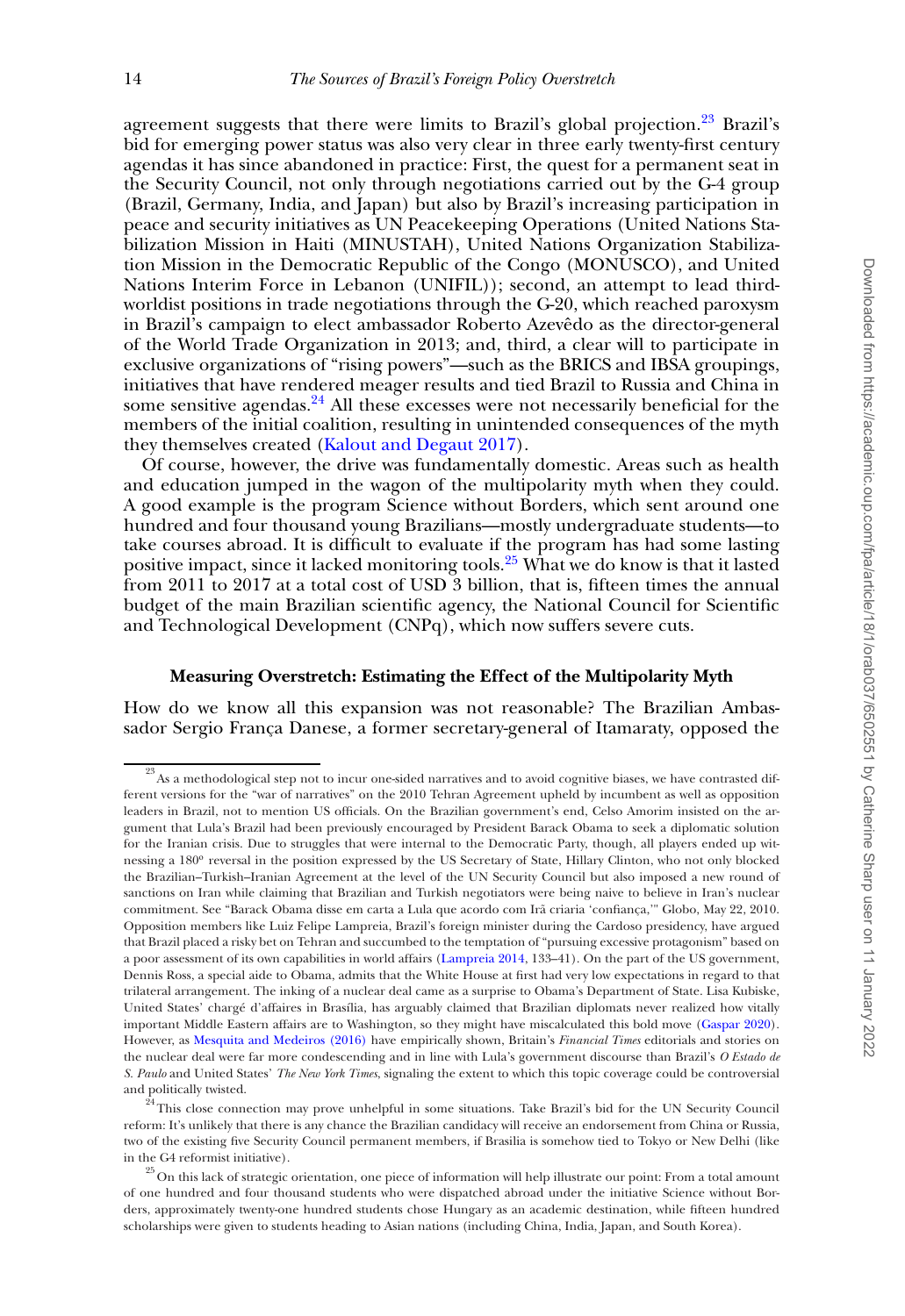main argument behind this paper<sup>26</sup> in a public rebuttal, claiming that "... Brazil represents the eighth GDP in the world, not to mention other facts, such as being the fifth country in population and territory, and the main biodiversity reserve in the planet [. . .] In each of these issues Brazil possesses assets—natural, economic, human, and diplomatic—that grant it a place at the table of global negotiations.  $\cdot$ . "<sup>27</sup> In other words, according to Danese, it is not sufficient to show that Brazil has expanded. To build a case for foreign policy overstretch, one still needs to explore what would have happened to a country just like Brazil in the absence of the multipolarity myth. The key question is as follows: Was this overexpansion fostered by a myth of multipolarity, or was it just the natural foreign policy enlargement any country like Brazil would have undergone?

To answer this question, we build a plausible counterfactual Brazil (see Goertz [2017, 75–78\) that illustrates what would have happened in the absence of the myth](#page-20-25) to four variables of interest: (1) number of embassies, (2) participation in international organizations, (3) troop contribution to peacekeeping operations, and (4) disbursements of foreign aid for development projects abroad. These variables are of particular interest for our analyses because, as we subsequently show, they relate directly to the corporate interests of the actors in the coalition that fostered the myth.

The statistical procedure used is called the synthetic control method (SCM) and consists of using a panel of other countries to build a synthetic or counterfactual Brazil, with weights chosen so that the resulting synthetic Brazil best reproduces the values of the predictors of our dependent variables of interest in the pretreatment period. In the SCM models, values for Brazil fluctuate independently from those of the synthetic Brazil after 2003. If the actual Brazil shows a significantly larger increase in the outcome variables during the posttreatment period—which we can test by virtue using a series of placebo treatments—we can confidently argue [for overstretch and even provide a measure of its extent \(Abadie, Diamond, and](#page-19-1) Hainmueller 2015, 501).

Due to the case-oriented nature of SCM, the selection of key covariates to produce a best match is done on the basis of predictors considered to have led to overstretch in Brazil.<sup>28</sup> We, therefore, start by drawing on Ambassador Danese's suggestion which summarizes very well the understanding in diplomatic circles—that the extent of Brazilian expansion could be predicted by its total GDP, annual GDP growth, total population, total landmass, and biocapacity. We also consider the possibility that foreign policy overstretch was produced by other factors deemed relevant in the literature about Brazilian foreign policy, like the concentration of power in the pres[ident \(](#page-20-13)[Burges and Bastos 2017](#page-20-21)[\), the ideology of the president \(Jenne, Schenoni,](#page-20-13) and Urdinez 2017; [Merke, Reynoso, and Schenoni 2020\)](#page-21-24), and whether he or she counted with a legislative majority [\(Campello and Lemos 2015\)](#page-20-26).<sup>[29](#page-14-3)</sup> We use a pool of seventeen countries comparable to Brazil in these characteristics $30$  and take 2003 as our treatment year.

The selection of the treatment year follows a two-pronged logic. In a first sense, 2003 coincides with the beginning of the Chinese-led commodity boom (Urdinez [et al. 2016\), a foreign shock that made it possible for any of the countries in our](#page-21-25)

<span id="page-14-0"></span><sup>26</sup> Schenoni, Luis. "Brasil contrae su política exterior." *La Nación*, July 12, 2017.

<span id="page-14-2"></span><span id="page-14-1"></span><sup>27</sup>Danese, Sergio "Brasil, América del Sur, y el resto del mundo" *La Nación*, July 15, 2017.

<sup>&</sup>lt;sup>28</sup>This is also the only plausible way to proceed since we are the first theorizing the phenomenon and we lack a literature on general predictors of overstretch. Importantly, once a best match is achieved for the pretreatment period based on these observables, it can be assumed that the counterfactual matches Brazil on the remaining unobservable as well [\(Abadie et al. 2015,](#page-19-1) 498).

<span id="page-14-3"></span> $^{29}$ We use World Bank indicators for total GDP, annual GDP growth, total population, total landmass, and data from the Global Footprint Network for biocapacity.

<span id="page-14-4"></span> $30$ The choice of seventeen most-similar countries along covariates follows the standard procedure (Abadie et al. 2015, 501). In our case, these are Canada, United States, Mexico, Colombia, Argentina, Portugal, Germany, Italy, Russia, Democratic Republic of Congo, South Africa, Turkey, Egypt, Japan, India, Pakistan, and Indonesia.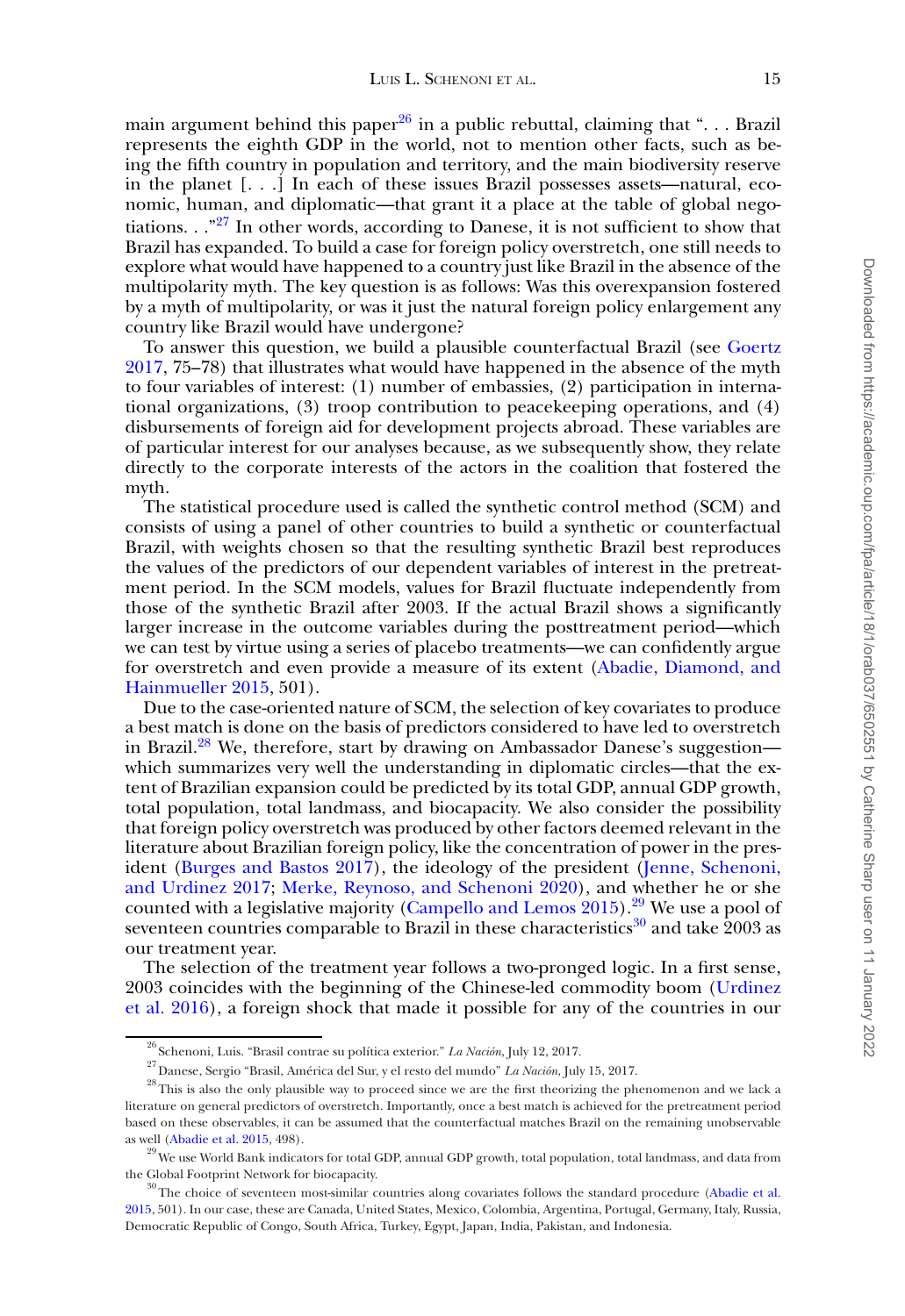<span id="page-15-0"></span>

**Figure 8.** Number of embassies: Actual versus counterfactual Brazil *Sources:* Number of embassies comes from COW's Diplomatic Exchange Database [\(http://www.correlatesofwar.org\)](http://www.correlatesofwar.org). *Note:* Elaborated by the authors using Stata package "synth."

pool to stretch their foreign policies to degrees that would have been previously impossible. Yet, according to our hypothesis, this exogenous shock should have only led to foreign policy overstretch in Brazil, due to the idiosyncratic behavior of elites and the development of the myth previously described. In this second sense, our treatment year also coincides with the inauguration of President Lula da Silva (January 1, 2003), which should be taken as a key moment when the governing coalition started to logroll their interests and foster the myth; as showed above, while discussing congressional debates, the myth was central to the Workers' Party discourse and became official with Lula.

[Figure 8](#page-15-0) provides the results for our SCM models applied to the number of embassies. As expected, 2003 coincides with a notable change in the trajectory of the Brazilian foreign policy. Until then, the synthetic control closely mirrored the treated case. Yet, after the 2003 shock and the diffusion of the multipolarity myth, Brazil ended up with 129 embassies in 2017, while the counterfactual provided by the synthetic Brazil predicted 102. The analysis shows an overstretch of twenty-seven embassies.

The best matching counterfactual for the SCM on the number of embassies is made out of three countries that best approximate Brazil according to GDP growth rates, total GDP, population, landmass, and biodiversity. Notably, all three had around seventy-nine embassies in 1990 and around eighty-four in 2003, matching the trajectory of Brazil quite neatly until that point. Argentina (0.512), Russia (0.252), and Indonesia (0.236), when weighted by the figures in parenthesis, produce the dashed line on the left-hand side of [figure 8,](#page-15-0) while the bold line represents the actual trajectory of Brazil. On the right-hand side of [figure 8,](#page-15-0) we show our placebo tests, running the same analysis with each of the seventeen countries similar to Brazil in our database and reporting the number of excess embassies for each. The results show that Brazil is among few countries set in a positive trajectory, and the one most affected by the 2003 juncture, making it highly unlikely ( $p < 0.05$ ) that the effects we pick up are spurious. In short, Brazil overshot by some fifty-four embassies abroad.

Of course, we are not the first to make this argument. Overstretch in embassies became quite arguable when the Brazilian state could not pay for their basic services, as we mention at the beginning of this article. Yet, until recently, the core members of the coalition have continued to insist on a rationale for this policy. Even at the time of Rousseff's short-lived second presidential term, her foreign minister Mauro Vieira, a career diplomat too, wrote an op-ed, published in Brazil's *Folha de*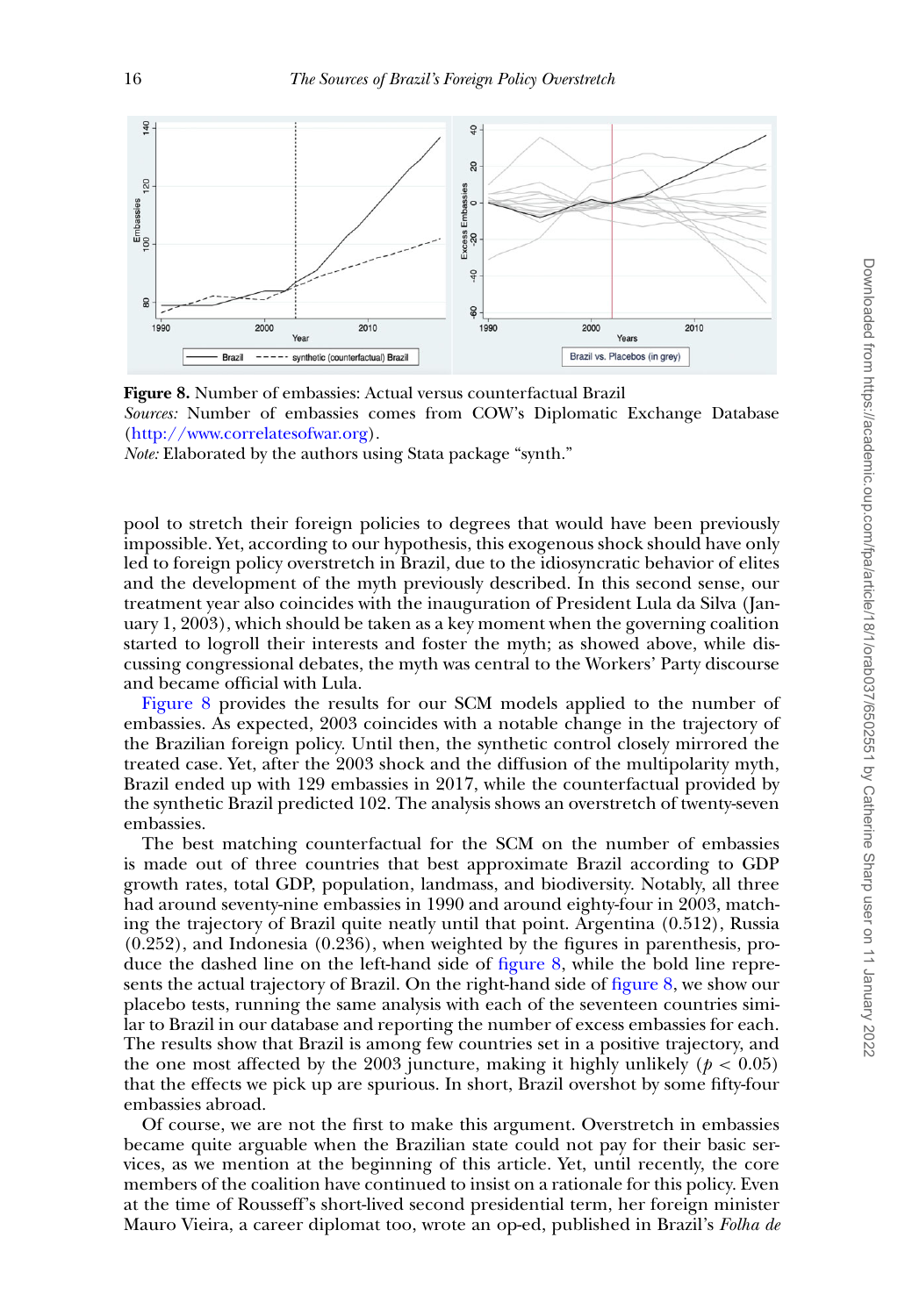<span id="page-16-1"></span>

**Figure 9.** Number of troops in PKOs: Actual versus counterfactual Brazil *Sources:* Number of troops in Peace Operations comes from United Nations Peacekeeping Data [\(https://peacekeeping.un.org/en/data\)](https://peacekeeping.un.org/en/data).

*Note:* Elaborated by the authors using Stata package "synth."

*S. Paulo* newspaper in June 2015, which was tellingly entitled "Embassies and resultoriented diplomacy. $\sqrt[3]{3}$  In this piece, some alleged economic rewards connected with Brazil's diplomatic expansion are said to be at the heart of the Brazilian presidential strategy for international affairs, which subsequent social scientific research proved disputable [\(Valente 2020\)](#page-21-22).

[Figure 9](#page-16-1) displays the results of a similar analysis looking at participation in peacekeeping operations, once again, from 1990 to 2017.

In the case for Peace Keeping Operations (PKOs), the best matching counterfactual is comprised by the United States (0.250), Mexico (0.665), and Russia (0.085), producing a good predictor balance. The divergence we can see on the left-hand side of [figure 9](#page-16-1) can leave no doubt of an idiosyncratic factor affecting the trend of Brazil precisely in 2003. The country suddenly jumped from some dozen troops to approximately 1,400 in 2004 alone, a number that continues to climb up to 2,500 while the synthetic comparison stays at around 150 troops and in a declining trend. The placebos on the right-hand side of [figure 9](#page-16-1) relativize this finding, showing great variation in contributions to PKOs for all the countries in our sample, meaning that overlapping changes around 2003 might have set countries other than Brazil away from their expected trajectories.

However, a case-oriented look at PKOs reveals that the logic of our theory applies neatly to this case. Among several troop increases, the Brazilian military deployment to the UN mission in Haiti (MINUSTAH) was the largest one since World War II, which makes the episode particularly illustrative of Brazil's foreign policy overstretch. The policy of increasing this contingent was pursued recklessly, even after General Augusto Heleno Ribeiro, the first Brazilian citizen who became a UN chief commander in Port-au-Prince, was removed after the allegations of sexual assault perpetrated by his soldiers and rumors of a massacre.<sup>32</sup> Against this background of broad public condemnation, both domestically and internationally, the Brazilian Armed Forces continued to push for the continuity of the policy. General Carlos Santos Cruz, a UN Force Commander in Haiti from 2007 to 2009, aptly describes the interest of the army: "The Brazilian government had provided a considerable amount of money for training, which in fact were extra-budgetary resources, that is, resources that were made available beyond the UN regular budget.<sup>"[33](#page-16-3)</sup> The

<span id="page-16-0"></span> $\frac{31}{31}$ Vieira, Mauro. "As embaixadas e a diplomacia dos resultados." *Folha de São Paulo*, June 11, 2015.

<span id="page-16-2"></span><sup>32</sup> "General Heleno, futuro ministro, comandou missão polêmica no Haiti." *Exame*, November 29, 2018.

<span id="page-16-3"></span> $\rm{^{33}}$  Interview with the authors.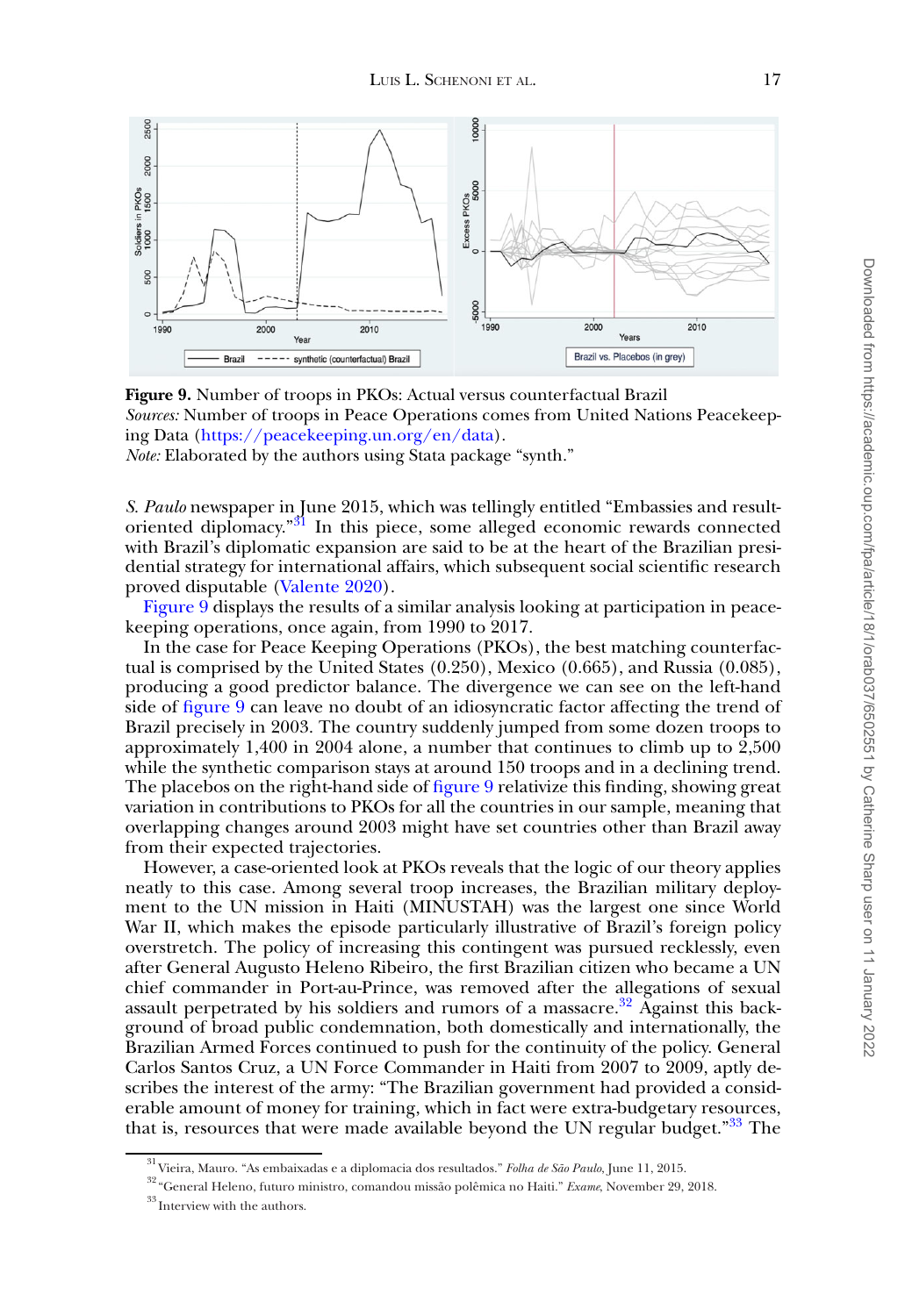<span id="page-17-0"></span>

**Figure 10.** Participation in IOs: Actual versus counterfactual Brazil *Sources:* Membership in IOs comes from COW's Intergovernmental Organizations database [\(http://www.correlatesofwar.org\)](http://www.correlatesofwar.org).

*Note:* Elaborated by the authors using Stata package "synth."

Brazilian Armed Forces also gained in domestic political clout. It is in no way a mere coincidence that many Brazilian officials who served in Haiti under various capacities would eventually become members of Jair Bolsonaro's cabinet, from the year 2019 onward. This "generation Haiti" profited from special access to the executive to advance their corporate agenda.

[Figure 10](#page-17-0) turns our attention to yet another measure: participation in international organizations. Unlike the previous measures, the left-hand side of the figure shows the existence of a secular trend affecting most countries in the globe due to an overall increase in the number of international organizations since the 1990s [\(Reinalda 2009\)](#page-21-26). This probably obscured the fact that Brazil increased its participation in these forums above the average. Brazilian participation was parallel to that of its synthetic control in a pretreatment period but considerably diverged after 2003, with the gap between Brazil and its counterfactual expanding to up to seven organizations. As mentioned above, this overstretch had serious consequences when Brazil was put on the verge of suspension from many of these organizations due to lack of payment of annual contributions.

The synthetic Brazil in [figure 10](#page-17-0) is made out of a pool of countries that are characterized by rather active participation in these organizations—the United States (0.007), Argentina (0.254), Italy (0.304), Russia (0.194), India (0.076), and Indonesia (0.166). We can see that Brazil participated on average in some five organizations more than it would have absent the myth. According to the placebos on the righthand side, this difference is statistically significant ( $p < 0.05$ ). The only gray line above Brazil corresponds to the United States, a country that is clearly not a good match in the pretreatment period, that is, was already at a value of ten since the beginning of the series.

The overstretch in Brazilian participation in international organizations seems to be particularly due to the promotion of regional institutions and groupings of third-world countries with its same, global aspirations. This is evident not only in the number of memberships but also after a more interpretive analysis of Brazil's participation in the budget of these organizations and the type of initiatives it promoted. The creation of the Union of South American Nations (UNASUR) (2008) and the New Development Bank of the BRICS (2014) are illustrative cases of Brazil-ian expansion in this area, which we do not cover in-text for lack of space.<sup>[34](#page-17-1)</sup>

<span id="page-17-1"></span><sup>&</sup>lt;sup>34</sup> See our online supplementary material for a more qualitative analysis of the dynamics picked up in our synthetic control models.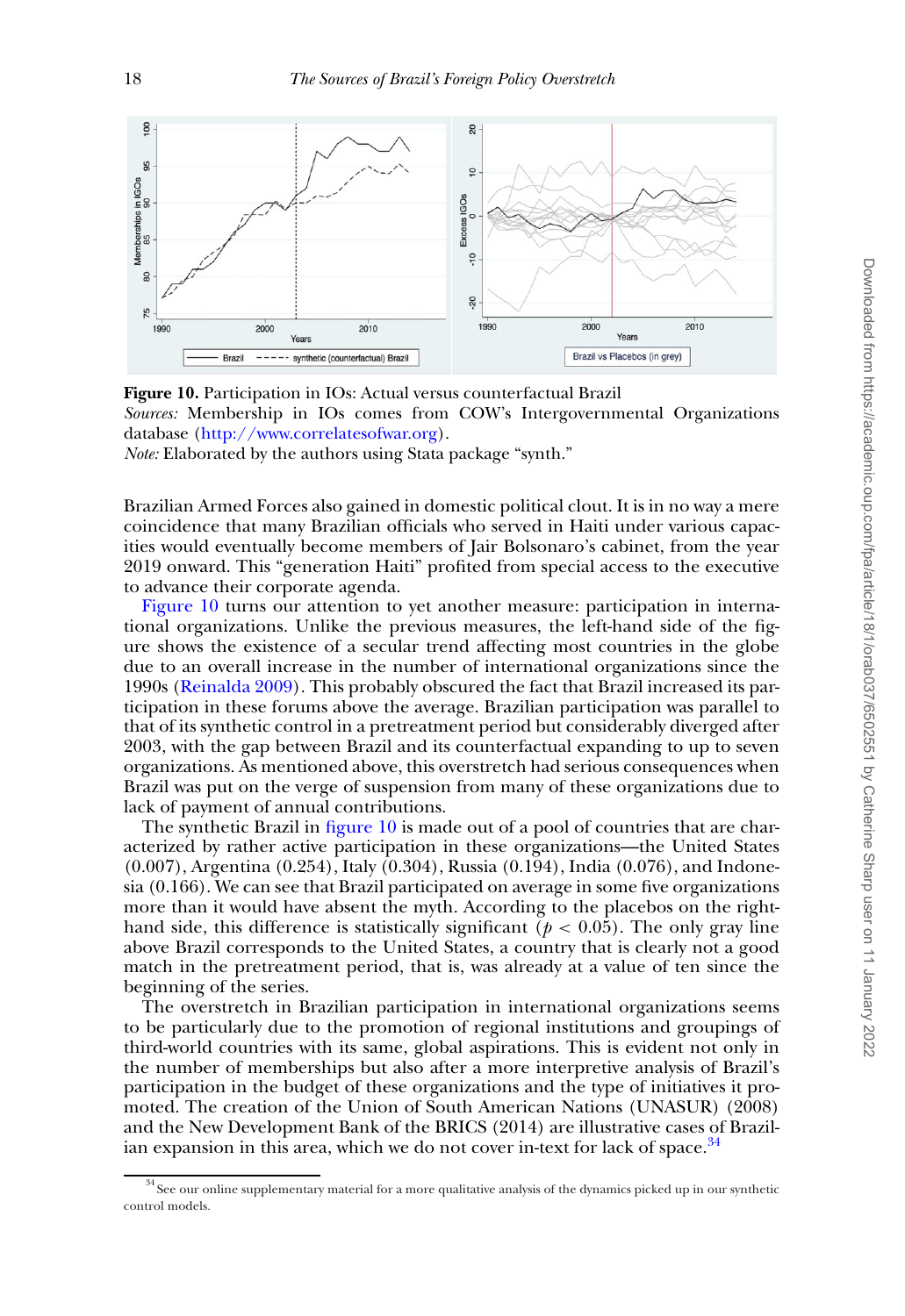<span id="page-18-0"></span>

**Figure 11.** Number of development projects: Actual versus counterfactual Brazil *Sources:* Number of development projects were calculated using AidData [\(http://aiddata.org\)](http://aiddata.org).

*Note:* Elaborated by the authors using Stata package "synth."

Finally, we turn to the development projects Brazil financed overseas in [figure 11.](#page-18-0) As mentioned above, foreign aid projects are a key indicator for us, given their location was often decided in relation to private and public investment overseas. We use data provided by AidData to count the number of projects per year that Brazil—and countries in the donor pool—financed from 1990 to 2013. The results are once more revealing of the overexpansion of the South American giant. Unlike historical donors, which tend to finance over hundred projects a year, Brazil pertains to a set of countries that did not contribute financially to almost any of these projects in the pretreatment period. Subsequently, the expansion of Brazilian foreign aid far outgrew that of the average new donor. While the counterfactual Brazil would have participated in two projects per year at most during the posttreatment period, the real Brazil participated at times of forty projects, and this number reached a peak of seventy-seven projects in the year 2010.

The counterfactual this time comprises the United States (0.001), Argentina (0.201), Russia (0.420), and Indonesia (0.377), producing a close match. The placebo tests leave little doubt of the statistical significance of these results.

Once again, a qualitative look at the location of these projects reveals more support for our argument. The countries in which Brazil spent the most resources on bilateral cooperation in the period were Haiti, Mozambique, Cuba, Palestine, the United States, Chile, Argentina, and Paraguay. The areas that stand out in bilateral cooperation projects are agriculture, education, defense, and health, all sectors in which Brazilian companies are competitive. In most of these projects, there was a strong participation of federal companies and autarchies such as Fiocruz (health) and Embrapa (agriculture).

The development projects in [figure 11](#page-18-0) also include those financed by BNDES. As Marco Aurélio Garcia put it in an interview with the authors, the BNDES played a great role in this regard.<sup>35</sup> BNDES loans were primarily located in Angola and Venezuela, followed by Argentina, Mozambique, Peru, Ecuador, Ghana, Paraguay, Mexico, Uruguay, Cuba, and the Dominican Republic. In the period analyzed, the

<span id="page-18-1"></span> $^{35}$  "A country like Brazil, in order to have a very strong regional position, needs to have instruments for this. We had few instruments, we created instruments by way of the BNDES, despite all the limits the BNDES has, we know which ones they are, but we did it by leveraging Brazilian companies abroad, I think it played an interesting role, no matter what they may be saying right now, we have not had any corruption scandal out there. But we were not able to make a substantial change in a cooperation agency, Itamaraty's ABC [Brazilian Cooperation Agency] falls far short of what is actually necessary. We were unable to create or change the BNDES, or to create an Eximbank that would allow us to proceed with this mission." Quote from the interview of the authors with Marco Aurélio Garcia, August 2015.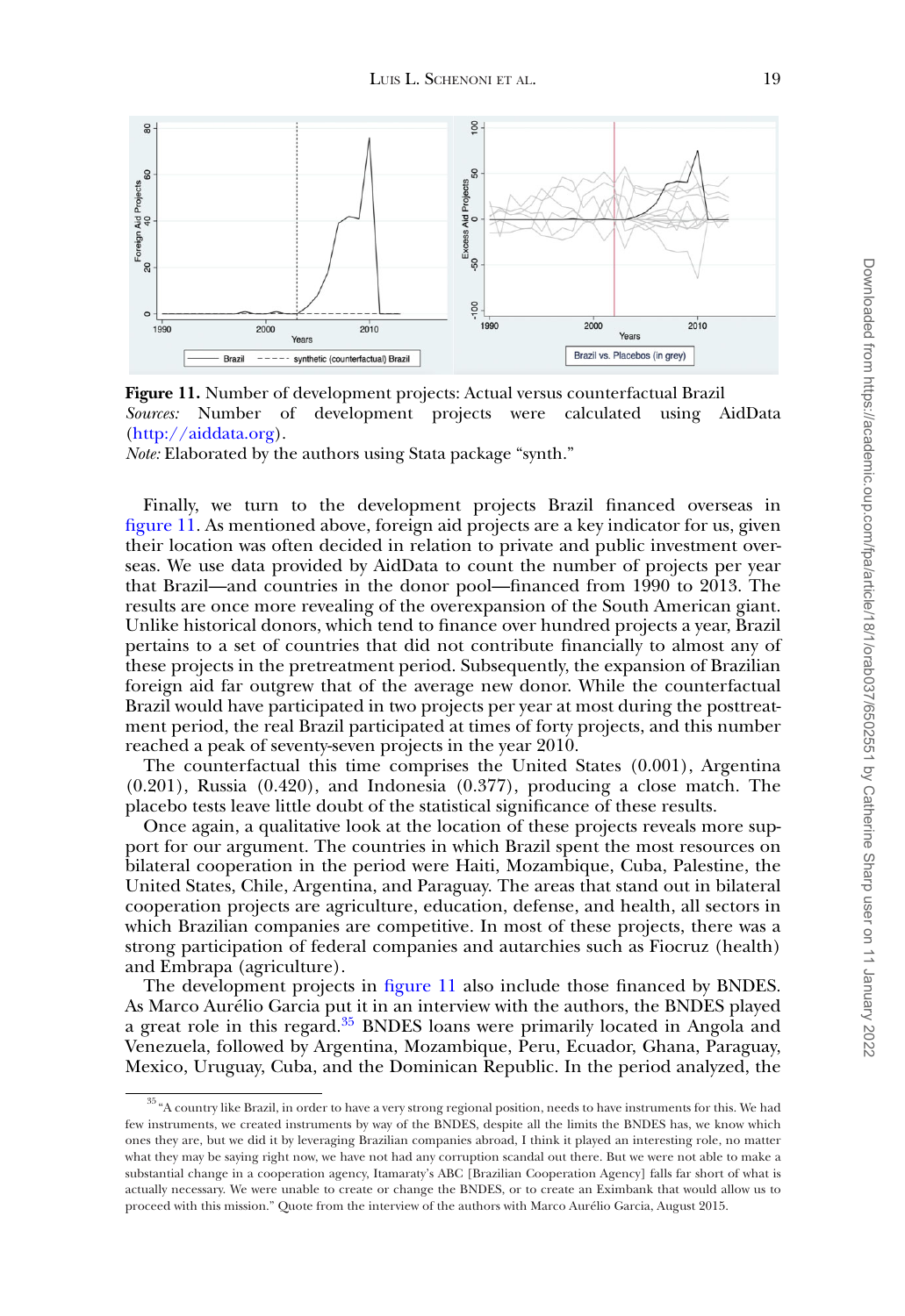Brazilian contractor Odebrecht had BNDES finance projects in virtually all of these countries—including 370 in Argentina, 42 in Angola, and 14 in the Dominican Republic—standing out as the biggest beneficiary of this modality of international cooperation.

Because our SCM models might be sensible to specifications using other countries and predictors, we rerun all these models eliminating the most influential more highly weighted—country and using a random subset of predictors. In all cases, the gap between Brazil and its counterfactual remains significant. This is also corroborated by placebo tests showing that, when treatment is applied to countries other than Brazil, the resulting change in trajectories is never as significant. For a more detailed description of our SCM models and robustness checks, see our online appendix.

### **Conclusion**

In this article, we provide a framework to analyze the foreign policy overstretch of so-called emerging powers during the early twenty-first century. After reviewing a literature that analyzes the phenomenon of overexpansion in world politics, we analyzed the Brazilian case in two steps. First, we described the evolution of the "multipolarity myth" in elite discourse and public opinion polls, traced how specific interest groups logrolled to foster the myth, and documented the rise of several indicators of expansion. Second, we inferred the extent of foreign policy overstretch along four key indicators—number of embassies, troops in PKOs, membership in international organizations (IOs), and foreign aid projects—comparing Brazil with a plausible counterfactual utilizing SCM as our estimator.

The results of our SCM models suggest that Brazil overstretched considerably in the first two decades of the twenty-first century in a process that was fueled by domestic interest groups fostering a myth of multipolarity. Although it is possible that in the absence of abundant material capabilities, a country will rely on reputational goods and well-established legal frameworks as a means to reach prominence [\(Belém Lopes, Casarões, and Gama 2020\)](#page-20-27), the Brazilian foreign policy was far more ambitious and costly than the average of similarly endowed countries, in ways that could have contributed to corruption and a fiscal crisis.

Although our focus is on Brazil, this framework might shed light on other unsuccessful emerging powers who experienced similar overexpansion crises such as Turkey and South Africa. $36$  Yet, our theoretical argument is by no means limited to the context of the early twenty-first century or multipolarity nor necessarily to middle powers. Foreign policy overstretch might in principle affect any country with the proper domestic conditions meeting permissive international contexts.

#### **Supplementary Information**

Supplementary information is available in the *Foreign Policy Analysis* data archive.

#### **References**

<span id="page-19-1"></span>ABADIE, ALBERTO, ALEXIS DIAMOND, AND JENS HAINMUELLER. 2015. "Comparative Politics and the Synthetic Control Method." *American Journal of Political Science* 59 (2): 495–510.

<span id="page-19-0"></span>ALMEIDA, MARIA H., JANINA ONUKI, AND LEANDRO CARNEIRO. 2011. *Brasil, as Américas e o Mundo: Opinião Pública e Política Externa*. São Paulo: Instituto de Relações Internacionais da USP.

<span id="page-19-2"></span><sup>&</sup>lt;sup>36</sup> See our online supplementary material for a preliminary test of the same argument in these cases. Other cases suggested by reviewers and colleagues include Australia, India, Indonesia, Nigeria, and Russia.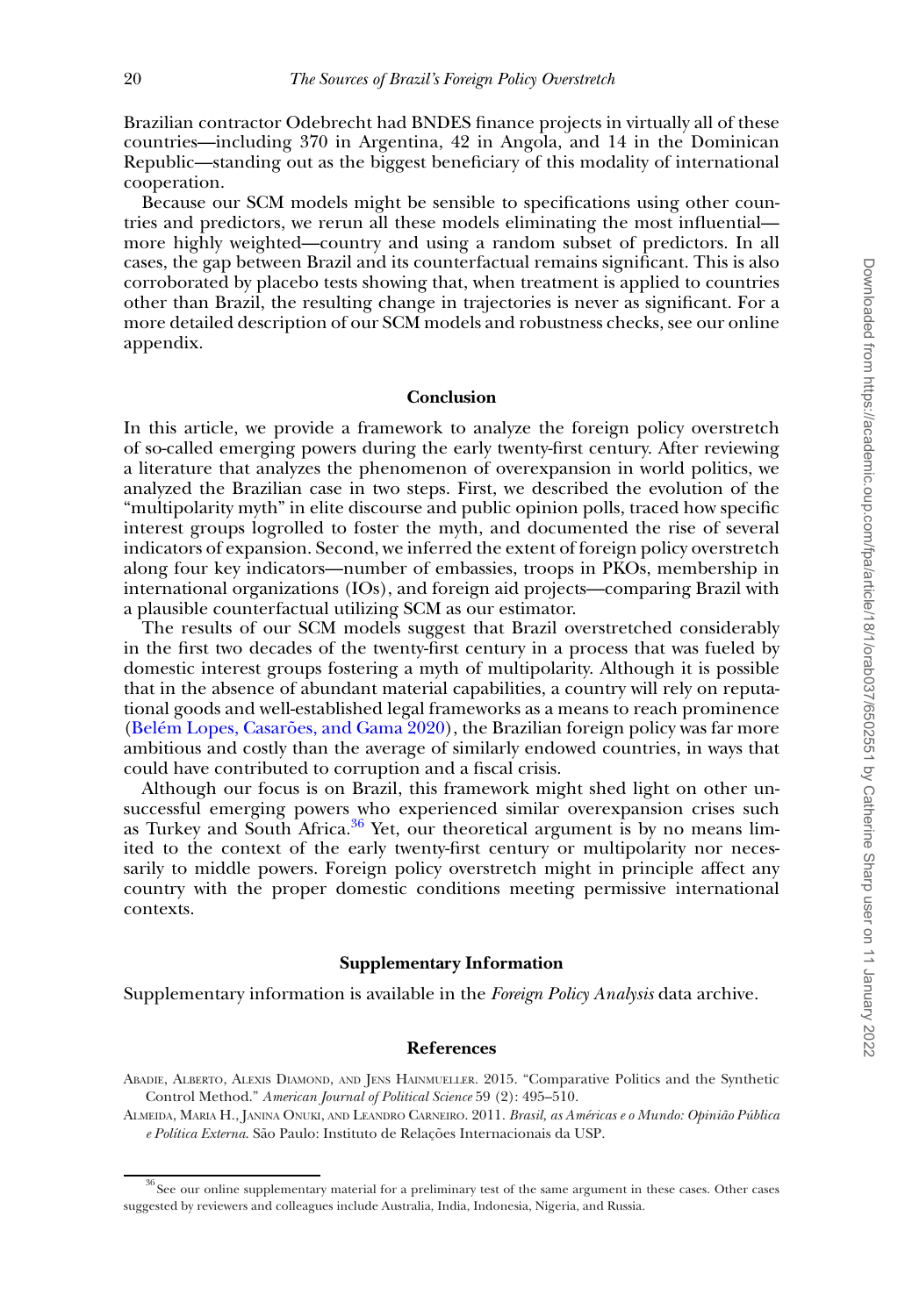<span id="page-20-10"></span>AMORIM, CELSO. 2015. *Teerã, Ramalá e Doha: memórias da política externa ativa e altiva*. São Paulo: Benvirá.

- <span id="page-20-9"></span>BAILEY, NORMAN, AND RONALD SCHNEIDER. 1974. "Brazil's Foreign Policy: A Case Study in Upward Mobility." *Inter-American Economic Affairs* 27 (1): 3–25.
- <span id="page-20-16"></span>BELÉM LOPES, DAWISSON. 2013. *Política Externa e Democracia no Brasil: Ensaio de Interpretação Histórica*. São Paulo: UNESP.
- <span id="page-20-27"></span>BELÉM LOPES, DAWISSON, GUILHERME CASARÕES, AND CARLOS F. GAMA. 2020. "A Tragedy of Middle Power Politics: Traps in Brazil's Quest for Institutional Revisionism." In *Status and the Rise of Brazil: Global Ambitions, Humanitarian Engagement and International Challenges*, edited by Paulo Esteves, Maria G. Jumbert and Benjamin de Carvalho, 51–70. New York: Palgrave Macmillan.
- <span id="page-20-7"></span>BUENO, CLODOALDO. 2012. "O Barão do Rio Branco no Itamaraty (1902–1912)." *Revista Brasileira de Política Internacional* 55 (2): 170–89.
- <span id="page-20-2"></span>BURGES, SEAN W. 2015. "Revisiting Consensual Hegemony: Brazilian Regional Leadership in Question." *International Politics* 52 (2): 193–207.
- <span id="page-20-21"></span>BURGES, SEAN W., AND FABRICIO C. BASTOS. 2017. "The Importance of Presidential Leadership for Brazilian Foreign Policy." *Policy Studies* 38 (3): 277–90.
- <span id="page-20-19"></span>CAHEN, FERNANDA R. 2015. "Internationalization of State-Owned Enterprises through Foreign Direct Investment." *Revista de Administração de Empresas* 55 (6): 645–59.
- <span id="page-20-26"></span>CAMPELLO, DANIELA, AND LEANY LEMOS. 2015. "The Non-Ratification of Bilateral Investment Treaties in Brazil: A Story of Conflict in a Land of Cooperation." *Review of International Political Economy* 22 (5): 1055–86.
- <span id="page-20-0"></span>CARRANZA, MARIO E. 2016. "Rising Regional Powers and International Relations Theories: Comparing Brazil and India's Foreign Security Policies and Their Search for Great-Power Status." *Foreign Policy Analysis* 13 (2): 255–77.
- <span id="page-20-4"></span>CASARÕES, GUILHERME, AND DANIEL FLEMES. 2019. "Brazil First, Climate Last: Bolsonaro Foreign Policy." *Giga Focus Latainamerika* 12 (5): 1–21.
- <span id="page-20-17"></span>CASON, JEFFREY W., AND TIMOTHY J. POWER. 2009. "Presidentialization, Pluralization, and the Rollback of Itamaraty: Explaining Change in Brazilian Foreign Policy Making in the Cardoso-Lula Era." *International Political Science Review* 30 (2): 117–40.
- <span id="page-20-12"></span>CHEBANKOVA, ELENA. 2021. "Multipolarity in Russia: A Philosophical and Practical Understanding" In *National Perspectives on a Multipolar Order*, edited by Benjamin Zala, 94–120. Manchester: Manchester University Press.
- <span id="page-20-1"></span>CERVO, AMADO L., AND ANTONIO C. LESSA. 2014. "O declínio: inserção internacional do Brasil (2011–2014)." *Revista Brasileira de Política Internacional* 57 (2): 133–51.
- <span id="page-20-6"></span>CLUNAN, ANNE L. 2009. *The Social Construction of Russia's Resurgence: Aspirations, Identity, and Security Interests*. Washington, DC: Johns Hopkins University Press.
- <span id="page-20-8"></span>COUTO E SILVA, GOLBERY. 1967. *Geopolítica do Brasil*. Rio de Janeiro: Jose Olympio.
- <span id="page-20-20"></span>CUADROS, ALEX. 2016. *Brazilionnaires*. New York: Spiegel and Grau.
- <span id="page-20-5"></span>FLORIG, DENNIS. 2010. "Hegemonic Overreach vs. Imperial Overstretch." *Review of International Studies* 36 (4): 1103–19.
- <span id="page-20-18"></span>FREITAS, MARIA C.P. 2011. "A Internacionalização do Sistema Bancário Brasileiro." *IPEA Discussion Paper* 15 (66): 1–70.
- <span id="page-20-24"></span>GASPAR, MALU. 2020. "No parquinho das potências: os bastidores inéditos da ação externa mais arrojada do Brasil em décadas—e os efeitos do seu fracasso." *Piauí* 165: 1–15.
- <span id="page-20-25"></span>GOERTZ, GARY. 2017. *Multimethod Research, Causal Mechanisms, and Case Studies: An Integrated Approach*. Princeton, NJ: Princeton University Press.
- <span id="page-20-22"></span>GONÇALVES, REINALDO. 2017. "Política externa, viagens internacionais do presidente Lula e comércio exterior: o fiasco do caixeiro-viajante." *UFRJ Discussion Paper* 3 (1): 1–38.
- <span id="page-20-11"></span>HALL, IAN. 2021. "India: Seeking Multipolarity, Favoring Multilateralism, Pursuing Multialignment." In *National Perspectives on a Multipolar Order*, edited by Benjamin Zala, 42–64. Manchester: Manchester University Press.
- <span id="page-20-15"></span>IGLESIAS, ROBERTO M., AND PEDRO DA MOTTA-VEIGA. 2002. "Promoção de exportações via internacionalização de firmas com capital brasileiro." In *O Desafio das Exportações Rio de Janeiro*, edited by Ricardo Markwald and Lia Pereira, 28–45. Rio de Janeiro: BNDES.
- <span id="page-20-13"></span>JENNE, NICOLE, LUIS L. SCHENONI, AND FRANCISCO URDINEZ. 2017. "Of Words and Deeds: Latin American Declaratory Regionalism, 1994–2014." *Cambridge Review of International Affairs* 30 (2): 195–215.
- <span id="page-20-3"></span>KALOUT, HUSSEIN, AND MARCOS DEGAUT. 2017. *Brasil, um país em busca de uma grande estratégia*. Brasilia: Secretaria de Assuntos Estratégicos, Presidência da República.

<span id="page-20-23"></span>LAMPREIA, LUIZ F. 2014. *Aposta em Teerã: O Acordo Nuclear entre Brasil, Turquia e Irã*. Rio de Janeiro: Objetiva.

<span id="page-20-14"></span>LULA DA SILVA, LUIZ I. 2008. *Statement by the President of the Federative Republic of Brazil, at the General Debate of the 63rd Session of the United Nations General Assembly*. New York: United Nations.